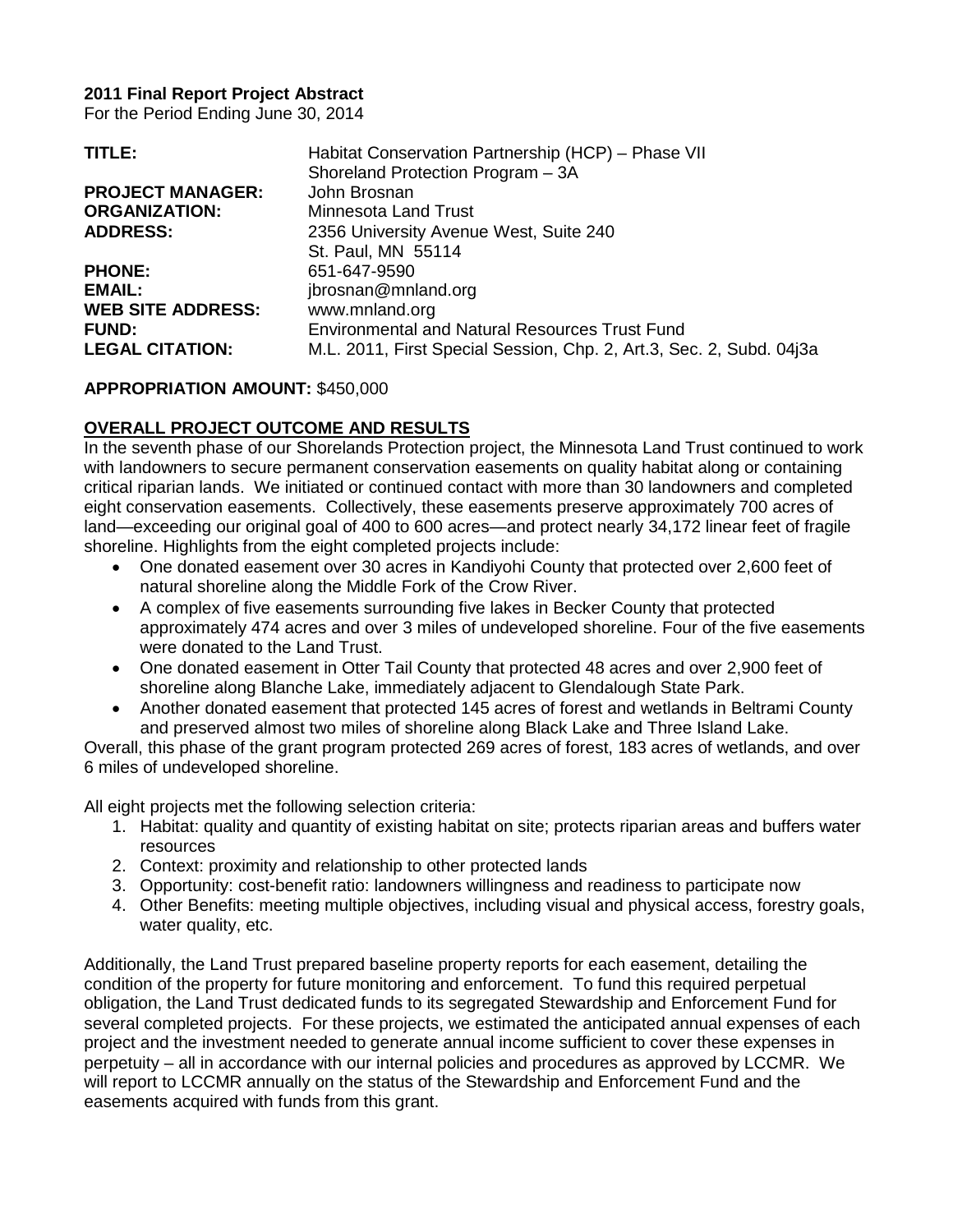All but one of the eight easements completed under this grant were entirely donated. The value is known for only two of the donated easements, which together total \$204,000 in appraised donated value under this grant. The Land Trust purchased one of the Fischer Lakes easements for the appraised value of \$170,000. The cost to the State of Minnesota to complete the eight projects completed under this phase of the grant was just under \$600 per acre.

Cumulatively, across all phases of the HCP program, the Land Trust has completed 89 conservation easements, protecting 8,245 acres of critical habitat and more than 258,000 feet of shoreline, at a cost to the State of approximately \$320 per acre.

The Land Trust's work on this project continues to demonstrate the cost effectiveness of working with conservation easements to protect natural and scenic resources along Minnesota's lakes, rivers, and streams, as the cost to the State was well below the cost to purchase land along our increasingly threatened shorelines. This grant continued to generate interest among landowners, and therefore, ongoing funding will be important to sustained success. Additionally, our experiences during this phase of the grant indicate that funds to purchase easements will be necessary in the future as work becomes more targeted, selective, and focused on building complexes of protected land.

#### **PROJECT RESULTS USE AND DISSEMINATION**

The Land Trust disseminated information about the specific land protection projects completed under this grant though our newsletter, email updates, web site, and press releases. The Land Trust also shared information about conservation easements generally and our experience with our partner organizations, other easement holders, local communities, as well as policy makers including members of the LCCMR and L-SOHC.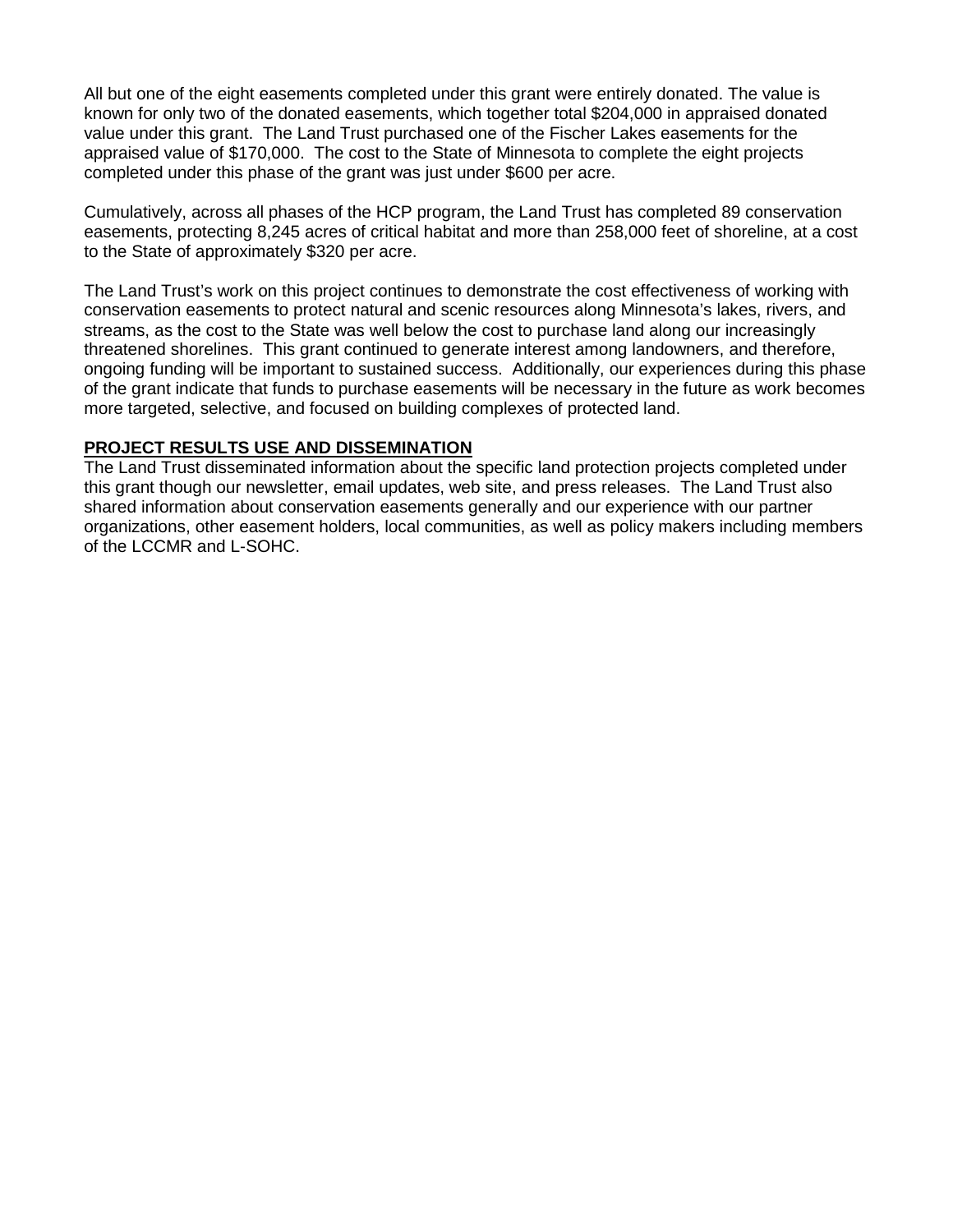

# **Environment and Natural Resources Trust Fund (ENRTF) M.L. 2011 Work Plan Final Report**

| Date of Status Update:          | 8/1/2014            |                                   |
|---------------------------------|---------------------|-----------------------------------|
| Date of Next Status Update:     | <b>Final Report</b> |                                   |
| Date of Work Plan Approval:     | 8/11/2011           |                                   |
| <b>Project Completion Date:</b> | 6/30/2014           | Is this an amendment request? $N$ |

**Project Title: HCP VII - Shoreland Protection Program (3a)**

**Project Manager:** John Brosnan **Affiliation:** Minnesota Land Trust **Address:** 2356 University Ave W, Ste 240 **City:** St Paul **State:** MN **Zipcode:** 55114

**Telephone Number:** (651) 647-9590

**Email Address:** jbrosnan@mnland.org

**Web Address:** http://www.mnland.org

#### **Location:**

#### **Counties Impacted:** Statewide

**Ecological Section Impacted:** Lake Agassiz Aspen Parklands (223N), Minnesota and Northeast Iowa Morainal (222M), North Central Glaciated Plains (251B), Northern Minnesota and Ontario Peatlands (212M), Northern Minnesota Drift and lake Plains (212N), Northern Superior Uplands (212L), Paleozoic Plateau (222L), Red River Valley (251A), Southern Superior Uplands (212J), Western Superior Uplands (212K)

| <b>Total ENRTF Project Budget:</b> | <b>ENRTF Appropriation \$:</b> | 450,000 |
|------------------------------------|--------------------------------|---------|
|                                    | <b>Amount Spent \$:</b>        | 419.115 |
|                                    | <b>Balance S:</b>              | 30.845  |

**Legal Citation:** M.L. 2011, First Special Session, Chp. 2, Art.3, Sec. 2, Subd. 04j3a

#### **Appropriation Language:**

\$1,737,000 the first year and \$1,738,000 the second year are from the trust fund to the commissioner of natural resources for the acceleration of agency programs and cooperative agreements. Of this appropriation, \$125,000 the first year and \$125,000 the second year are to the commissioner of natural resources for agency programs and \$3,225,000 is for agreements as follows: \$637,000 the first year and \$638,000 the second year with Ducks Unlimited, Inc.; \$38,000 the first year and \$37,000 the second year with Friends of Detroit Lakes Wetland Management District; \$25,000 the first year and \$25,000 the second year with Leech Lake Band of Ojibwe; \$225,000 the first year and \$225,000 the second year with Minnesota Land Trust; \$200,000 the first year and \$200,000 the second year with Minnesota Valley National Wildlife Refuge Trust, Inc.; \$242,000 the first year and \$243,000 the second year with Pheasants Forever, Inc.; and \$245,000 the first year and \$245,000 the second year with The Trust for Public Land to plan, restore, and acquire fragmented landscape corridors that connect areas of quality habitat to sustain fish, wildlife, and plants. The United States Department of Agriculture, Natural Resources Conservation Service, is an authorized cooperating partner in the appropriation. Expenditures are limited to the project corridor areas as defined in the work program. Land acquired with this appropriation must be sufficiently improved to meet at least minimum habitat and facility management standards, as determined by the commissioner of natural resources. This appropriation may not be used for the purchase of habitable residential structures, unless expressly approved in the work program. All conservation easements must be perpetual and have a natural resource management plan. Any land acquired in fee title by the commissioner of natural resources with money from this appropriation must be designated as an outdoor recreation unit under Minnesota Statutes, section 86A.07. The commissioner may similarly designate any lands acquired in less than fee title. A list of proposed restorations and fee title and easement acquisitions must be provided as part of the required work program. An entity who acquires a conservation easement with appropriations from the trust fund must have a long-term stewardship plan for the easement and a fund established for monitoring and enforcing the agreement. Money appropriated from the trust fund for easement acquisition may be used to establish a monitoring, management, and enforcement fund as approved in the work program. An annual financial report is required for any monitoring, management, and enforcement fund established, including expenditures from the fund. This appropriation is available until June 30, 2014, by which time the project must be completed and final products delivered.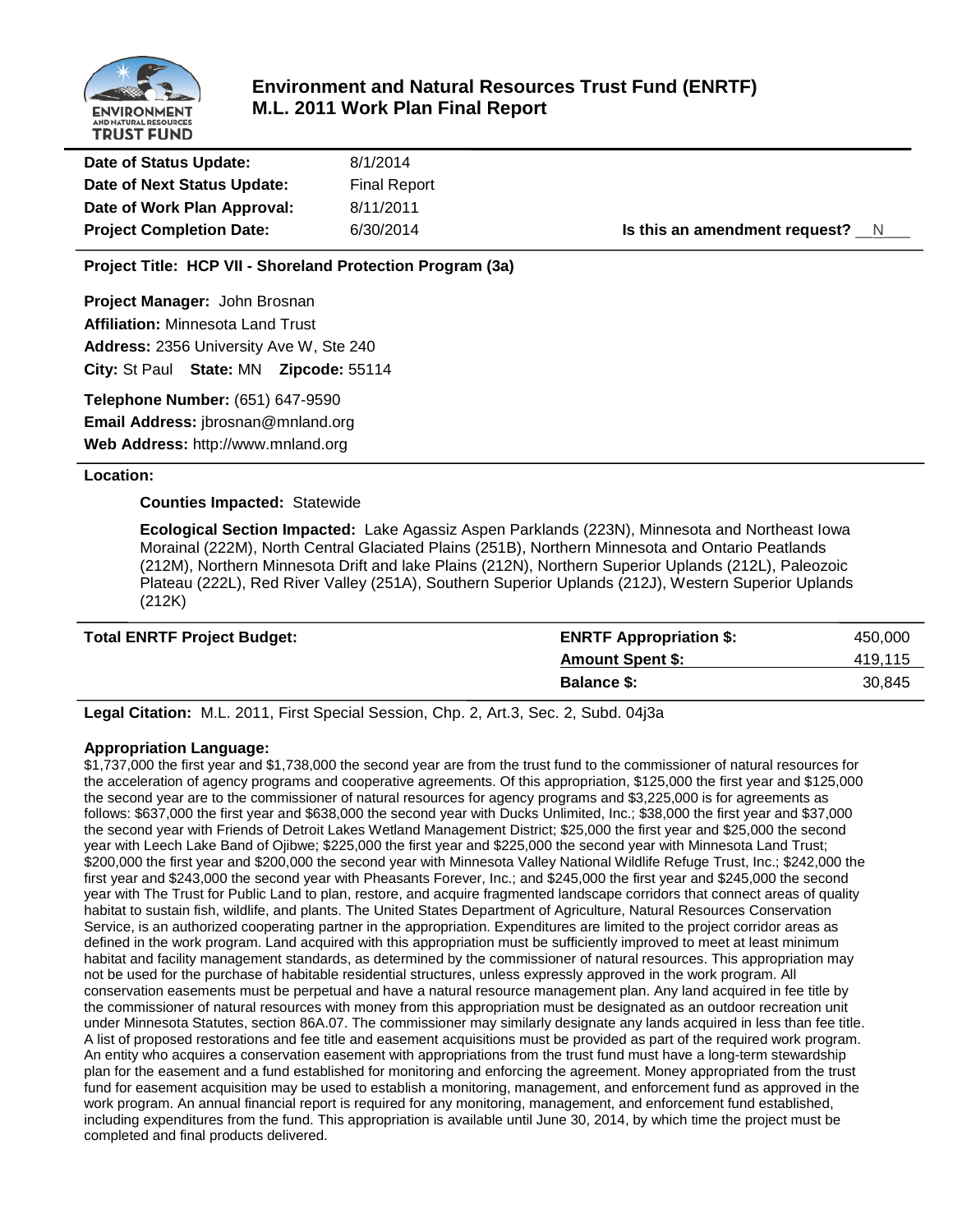# **I. PROJECT TITLE:** HCP VII–3a – Shoreland Protection Program

# **II. FINAL PROJECT SUMMARY:**

In the seventh phase of our Shorelands Protection project, the Minnesota Land Trust continued to work with landowners to secure permanent conservation easements on quality habitat along or containing critical riparian lands. We initiated or continued contact with more than 30 landowners and completed eight conservation easements. Collectively, these easements preserve approximately 700 acres of land—exceeding our original goal of 400 to 600 acres—and protect nearly 34,172 linear feet of fragile shoreline. Highlights from the eight completed projects include:

- One donated easement over 30 acres in Kandiyohi County that protected over 2,600 feet of natural shoreline along the Middle Fork of the Crow River.
- A complex of five easements surrounding five lakes in Becker County that protected approximately 474 acres and over 3 miles of undeveloped shoreline. Four of the five easements were donated to the Land Trust.
- One donated easement in Otter Tail County that protected 48 acres and over 2,900 feet of shoreline along Blanche Lake, immediately adjacent to Glendalough State Park.
- Another donated easement that protected 145 acres of forest and wetlands in Beltrami County and preserved almost two miles of shoreline along Black Lake and Three Island Lake.

Overall, this phase of the grant program protected 269 acres of forest, 183 acres of wetlands, and over 6 miles of undeveloped shoreline.

All eight projects met the following selection criteria:

- 1. Habitat: quality and quantity of existing habitat on site; protects riparian areas and buffers water resources
- 2. Context: proximity and relationship to other protected lands
- 3.Opportunity: cost-benefit ratio: landowners willingness and readiness to participate now
- 4.Other Benefits: meeting multiple objectives, including visual and physical access, forestry goals, water quality, etc.

Additionally, the Land Trust prepared baseline property reports for each easement, detailing the condition of the property for future monitoring and enforcement. To fund this required perpetual obligation, the Land Trust dedicated funds to its segregated Stewardship and Enforcement Fund for several completed projects. For these projects, we estimated the anticipated annual expenses of each project and the investment needed to generate annual income sufficient to cover these expenses in perpetuity – all in accordance with our internal policies and procedures as approved by LCCMR. We will report to LCCMR annually on the status of the Stewardship and Enforcement Fund and the easements acquired with funds from this grant.

All but one of the eight easements completed under this grant were entirely donated. The value is known for only two of the donated easements, which together total \$204,000 in appraised donated value under this grant. The Land Trust purchased one of the Fischer Lakes easements for the appraised value of \$170,000. The cost to the State of Minnesota to complete the eight projects completed under this phase of the grant was just under \$600 per acre.

Cumulatively, across all phases of the HCP program, the Land Trust has completed 89 conservation easements, protecting 8,245 acres of critical habitat and more than 258,000 feet of shoreline, at a cost to the State of approximately \$320 per acre.

The Land Trust's work on this project continues to demonstrate the cost effectiveness of working with conservation easements to protect natural and scenic resources along Minnesota's lakes, rivers, and streams, as the cost to the State was well below the cost to purchase land along our increasingly threatened shorelines. This grant continued to generate interest among landowners, and therefore, ongoing funding will be important to sustained success. Additionally, our experiences during this phase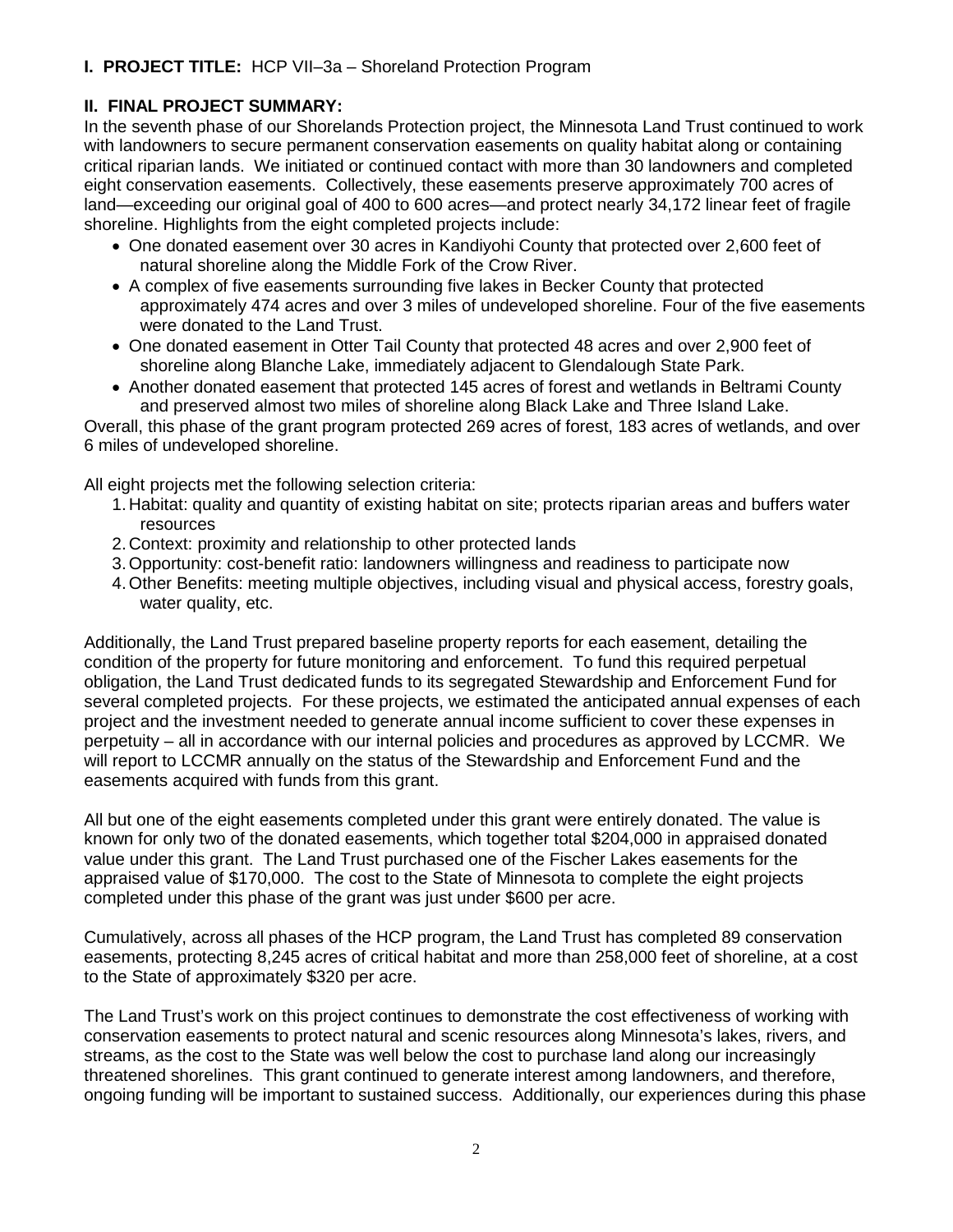of the grant indicate that funds to purchase easements will be necessary in the future as work becomes more targeted, selective, and focused on building complexes of protected land.

# **PROJECT RESULTS USE AND DISSEMINATION**

The Land Trust disseminated information about the specific land protection projects completed under this grant though our newsletter, email updates, web site, and press releases. The Land Trust also shared information about conservation easements generally and our experience with our partner organizations, other easement holders, local communities, as well as policy makers including members of the LCCMR and L-SOHC.

# **III. PROJECT STATUS UPDATES:**

# **Project Status as of May 1, 2014:**

The Land Trust continues to work on two final projects along Black Lake that we anticipate will close under this grant. These two donated projects will protect approximately 536 acres and 8,100 feet of shoreline along Black Lake and 7,100 feet of shoreline along Three Island Lake.

# **Project Status as of November 1, 2013:**

In October 2013, we acquired conservation easements on five Fischer Lakes properties which total 473 acres and 28,233 feet of shoreline and are described in greater detail below. To date, this grant has delivered 7 conservation easements on 552 acres and 33,824 feet of shoreline.

Before the grant ends, we anticipate closing on two Black Lake properties which could bring an additional 450+ acres to the total and an additional 16,000+ feet of shoreline.

# **Project Status as of May 1, 2013:**

The Minnesota Land Trust completed its second project of this HCP grant on December 18, 2012. The Blanche Lake project in Otter Tail County is described in more detail below. The Land Trust continues to work on several additional projects, with particular emphasis on two sites along Black Lake in Beltrami County and five sites in the Fischer Lakes region of Becker County that include outstanding shoreland habitat and represent more than 900 acres in total.

# **Amendment Request (7/16/13):**

We are requesting to change the Project Manager from Kris Larson to John Curry. Everything else remains the same.

Amendment Approved: 7/19/13

# **Amendment Request (04/09/13):**

The Minnesota Land Trust would like to add 5 projects to our potential project list. These projects adjoin the Three Lakes project on the approved project list and together create a large complex of contiguous land along five lakes, locally referred to as the Fischer Lakes. The five projects are described in further detail on the attached Project Summaries document. In order to provide this complex of projects with a regionally relevant site name, we are also requesting to change the name of the Three Lakes project to Fischer Lakes.

With the addition of these five projects, the Land Trust intends to complete 5-7 additional projects to complete the 2011 HCP grant. Seven of these projects would involve donated easements, and one project would involve a purchase which will require use of 2011 funds. To complete these final projects, we are also requesting the following budget amendment:

1. Move \$36,500 from "Personnel" to "Easement Acquisition". As noted above, this adjustment is needed because we are completing one more critical project that will require additional acquisition funds.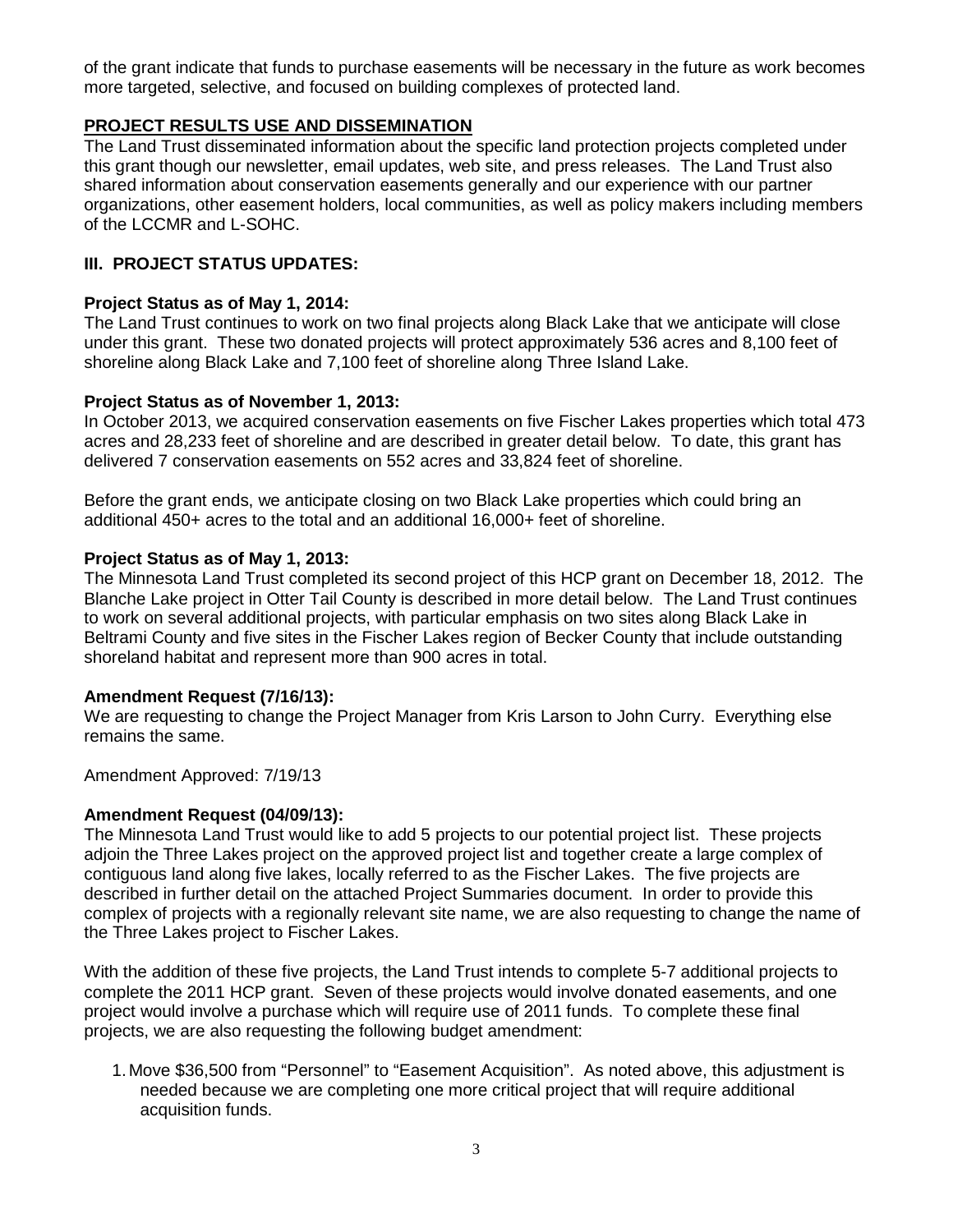2. Move \$3,500 from "Personnel" to "Travel Expenses." The projects we will be completed under this 2011 grant require more travel funds than we had originally anticipated.

This proposed budget change is shown on Attachment A and in Section VI. Project Budget Summary. Amendment Approved: April 15, 2013.

# **Project Status as of November 1, 2012:**

The Land Trust continues to work on several projects, with particular emphasis on five that we believe could potentially close under this grant. Additionally, as indicated by the strikeout and underline above and on the Work Plan attachments, the Land Trust is requesting a Work Plan amendment to change the project manager due to a staff transition. Finally, the reporting schedule under the Reporting Requirements section was amended to reflect the project completion date of June 30, 2014. Amendment approved November 13, 2012.

# **Project Status as of August 23, 2012:**

The Minnesota Land Trust would like to add two projects to our potential project list. Both projects are described in further detail on the attached Project Summaries document. Amendment approved September 6, 2012.

#### **Project Status as of May 1, 2012:**

The Minnesota Land Trust completed its first project of this HCP grant on December 29, 2011. The Crow River project in Kandiyohi County is described in more detail below. The Land Trust continues to work with additional landowners and anticipates the closing of its second project under this grant phase (Black Lake) by the end of June. Additionally, we have identified five new potential projects. These projects are shown on the attached revised potential acquisition list.

#### **Project Status as of November 1, 2011:**

The Land Trust began work on this phase of the grant in August 2011. We continue to work on a number of projects on the project list. We anticipate closing the Crow River project by the end of 2011. Also we have identified one additional potential project and therefore have updated the attached acquisition list and project summary document. We also removed one project from the list that we determined not to be a good fit for this grant.

#### **Project Status as of August 2011 and Request to Work on Grants Concurrently**

In June 2011, the Land Trust completed one (Lake Superior) of the two projects described and approved in our 2010 Work Program that will complete the 2010 HCP grant. The Land Trust anticipates that the second project (Little Pine River) will close within the next month, and completion of this project will use remaining 2010 funds. At the same time, we have a number of projects on our 2011 Potential Project list that are ready to move forward. Therefore, we are requesting approval to be able to work on both the 2010 and 2011 grants concurrently. Request approved on August 19, 2011.

# **IV. PROJECT ACTIVITIES AND OUTCOMES:**

# **ACTIVITY 1:** Protect Critical Shorelands through Conservation Easements

#### **Description:**

The Land Trust will protect critical riparian habitat within the mapped project areas by: 1) contacting landowners; 2) negotiating and completing 4-6 permanent conservation easements on 400-600 acres of land (including documenting property conditions and creating management plans as appropriate); and 3) dedicating funds for the perpetual monitoring, management and enforcement of the easements.

The Land Trust will work primarily with donated easements, purchasing easements when necessary and then at below market value whenever possible. Criteria for determining when a purchase is necessary include landowner ability to donate, connectivity of parcel to other protected lands, and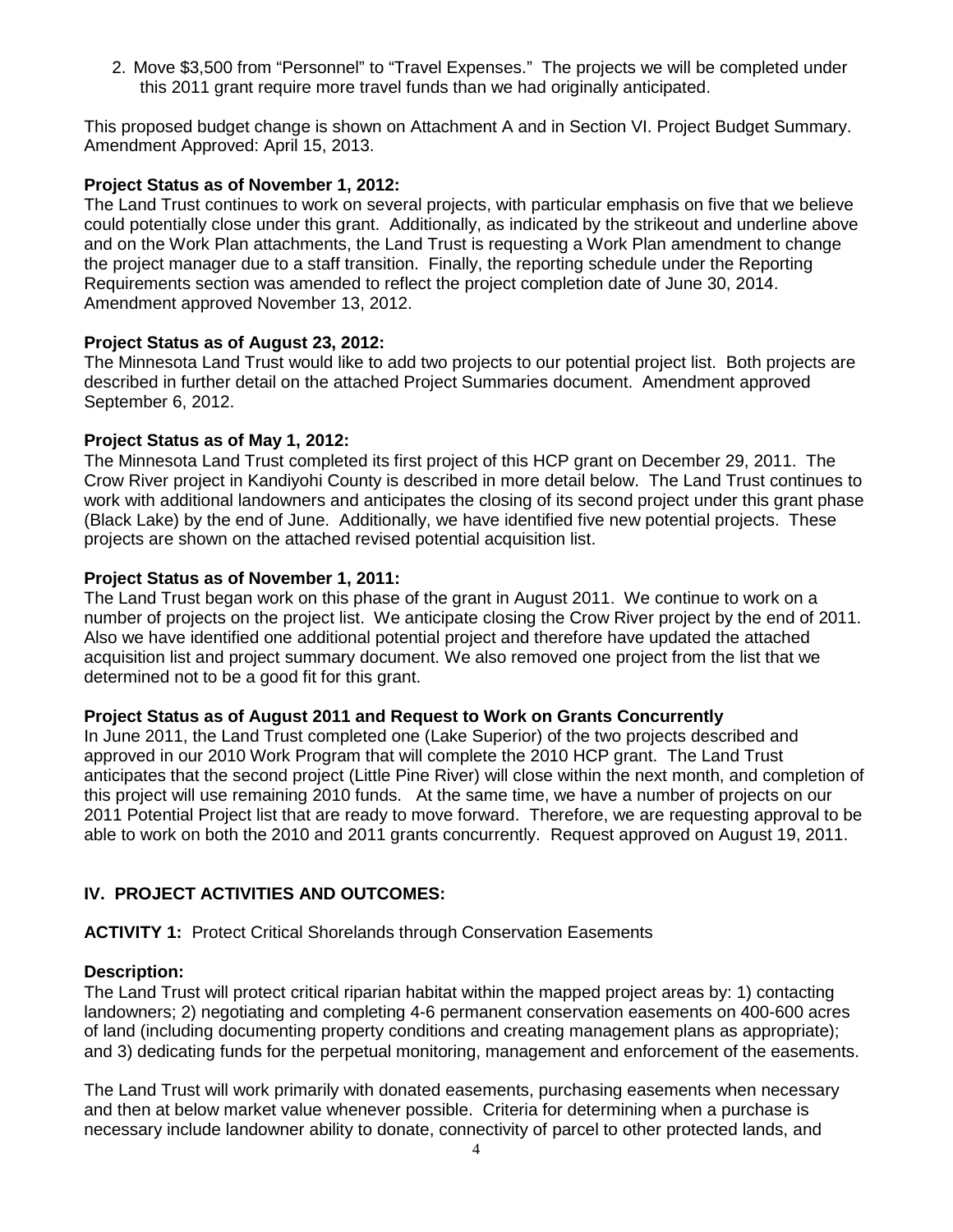quality of natural resources on the site. All potential easement projects are evaluated for habitat value (quality and quantity of existing habitat on site), context (proximity and relationship to other protected lands), opportunity/threat (which landowners will participate now), and other benefits (meeting multiple objectives, including visual and physical access, forestry goals, water quality, etc.). Current potential projects are identified on the attached list. New projects will be added as landowners are identified. We will continually evaluate potential projects and pursue those that protect the highest quality habitat and maximize public benefit.

# **Summary Budget Information for Activity 1: ENRTF Budget: \$ 450,000**

**Amount Spent: \$ 419,155 Balance: \$ 30,845**

#### **Activity Completion Date:**

| <b>Outcome</b>                                                 | <b>Completion</b> | <b>Budget</b> |
|----------------------------------------------------------------|-------------------|---------------|
|                                                                | <b>Date</b>       |               |
| 1. Protect 400-600 acres by completing 4-6 conservation        | June 30, 2014     | $\$450,000$   |
| easements by identifying and contacting landowners, completing |                   |               |
| all components of conservation easement projects, and          |                   |               |
| dedicating funds for long-term management, monitoring, and     |                   |               |
| enforcement.                                                   |                   |               |

#### **Final Report Summary as of June 30, 2014:**

The Land Trust completed one additional easement under this grant program. The Black Lake project in Beltrami County closed in June 2014. This project protected 145 acres and approximately 10,197 feet of shoreline along Black Lake and Three Island Lake. This project was a donated conservation easement. A long-term stewardship and monitoring plan was prepared for this project. This project is summarized in greater detail, below. One other landowner the Land Trust had been working with on Black Lake chose not to complete the conservation easement.

#### **PROJECT:** Black Lake, Beltrami County

- **Description:** 145-acre property in Beltrami County contains relatively natural and undisturbed habitats of forest, wetlands and significant undeveloped shoreline that collectively support a large variety of terrestrial and aquatic species. The property includes 10,197 feet of undeveloped shoreline along Black Lake and Three Island Lake.
- The conservation easement protects the shoreline and forest and limits development of the tract and other uses that could have detrimental impacts on water quality, the integrity of the forest community and the scenic values of the property. Specifically, the easement prohibits mining and industrial uses of the land and limits commercial, agricultural and residential uses of the protected property. In addition the easement ensures the scenic quality of the property for the benefit of the general public.
- The landowner donated this conservation easement. Stewardship funding needs for perpetual monitoring and enforcement were calculated using the Land Trust's Project Cost Analysis and those funds have been requested.

In summary, this grant allowed the Land Trust to complete eight conservation easements, protecting approximately 700 acres of land—exceeding our original goal of 400 to 600 acres—and protecting nearly 34,172 linear feet (over 6 miles) of fragile shoreline. Seven of the eight easements completed were donated easements. Because most of the easements were donated, there was a significant amount of savings in the budget with respect to easement acquisition costs.

#### **Activity Status as of May 1, 2014:**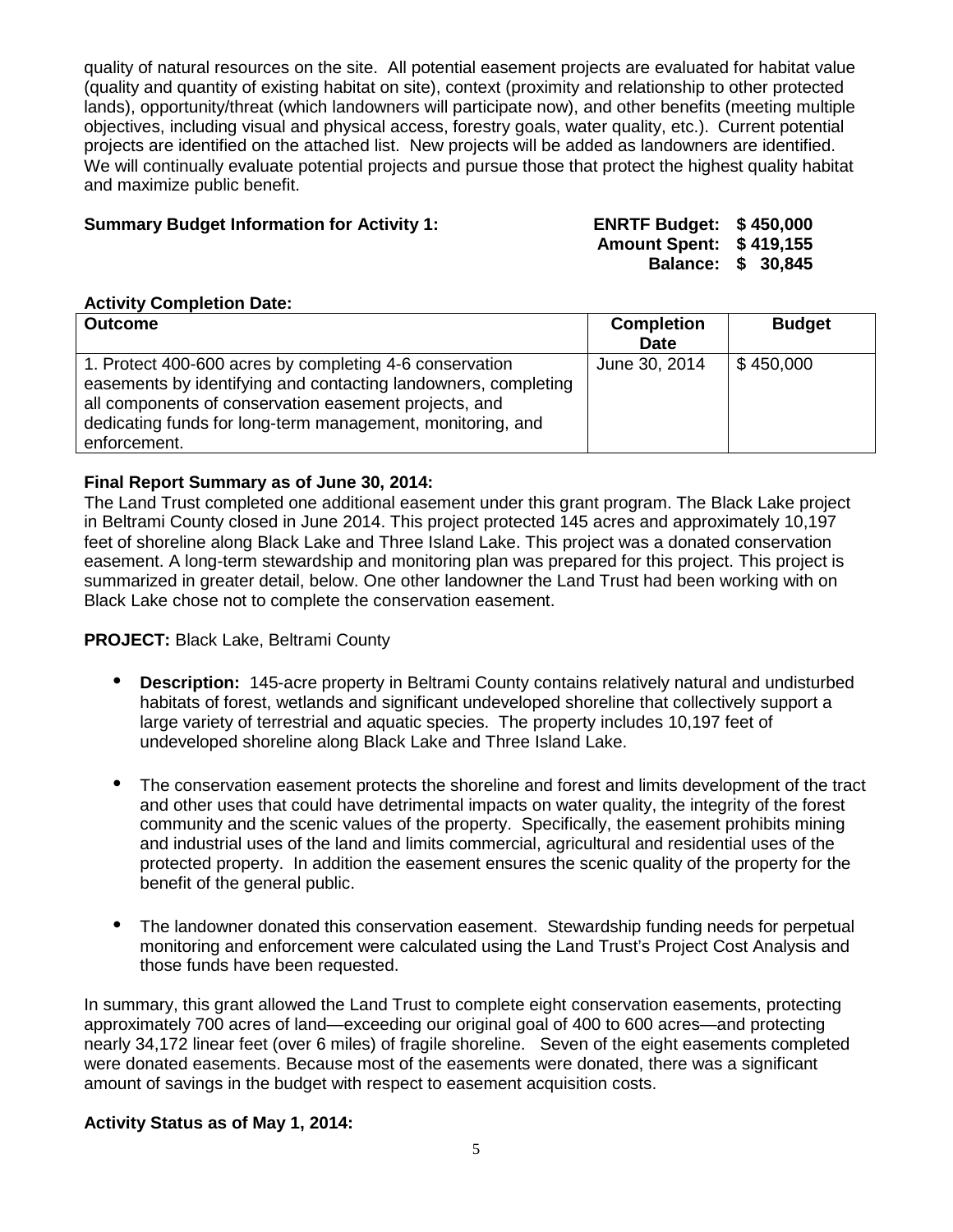The Land Trust is working on two final projects on our potential project list which we anticipate will close under this grant. These two properties along Black Lake in Beltrami County total 536 acres and contain 8,100 feet of shoreline along Black Lake and 7,100 feet of shoreline along Three Island Lake. Both of these projects will be donated conservation easements. The Land Trust hopes to reach agreement on terms with the landowners in the coming weeks, with closing to occur in May or June.

# **Activity Status as of November 1, 2013:**

The Land Trust completed five projects in October 2013. These projects, collectively known as Fischer Lakes, were from 5 landowners all from the same extended family. 4 of the properties were donated; the fifth was acquired for the purchase price of \$170,000. The properties totaled 473 acres and 28,233 feet of shoreline and are described in greater detail below. To date, this grant has delivered 7 conservation easements on 552 acres and 33,824 feet of shoreline.

# **PROJECT:** Fischer Lakes, Becker County

- **Description:** 199-acre property in Becker County contains relatively natural and undisturbed habitats of forest, wetlands and a pond that support a large variety of terrestrial and aquatic species. The property is incredibly unique in that it contains over 15,968 feet of undeveloped shoreline along Fischer, Rice, Bass and Murphy Lake.
- The easement contains a general prohibition against activities that would compromise the habitat, water quality and scenic values of the property. Specifically, the easement prohibits mining and industrial uses of the land and limits commercial, agricultural and residential uses of the protected property. In addition the easement ensures the scenic quality of the property for the benefit of the general public.
- The conservation easement was purchased for \$170,000 with funding from the Habitat Corridors Partnership – Phase VII grant. Although stewardship costs have not yet been invoiced, the typical cost assumptions will be reduced because the properties are largely contiguous and currently owned by a single extended family.

# **PROJECT:** Fischer Lakes, Becker County

- **Description:** This 58- acre property in Becker County contains relatively natural and undisturbed habitats of forest, wetlands and grasslands support a large variety of terrestrial and aquatic species. The property contains over 4,835 feet of undeveloped shoreline along Fischer and Albertson lakes and is part of a larger land protection complex.
- The easement contains a general prohibition against activities that would compromise the habitat, water quality and scenic values of the property. Specifically, the easement prohibits division, mining and industrial uses of the land and limits commercial, agricultural and residential uses of the protected property. In addition the easement ensures the scenic quality of the property for the benefit of the general public.
- The conservation easement was donated by the landowners. Although stewardship costs have not yet been invoiced, the typical cost assumptions will be reduced because the properties are largely contiguous and currently owned by a single extended family.

# **PROJECT:** Fischer Lakes, Becker County

 **Description:** This 37-acre property in Becker County contains relatively natural and undisturbed habitats of forest, wetlands and grasslands support a large variety of terrestrial and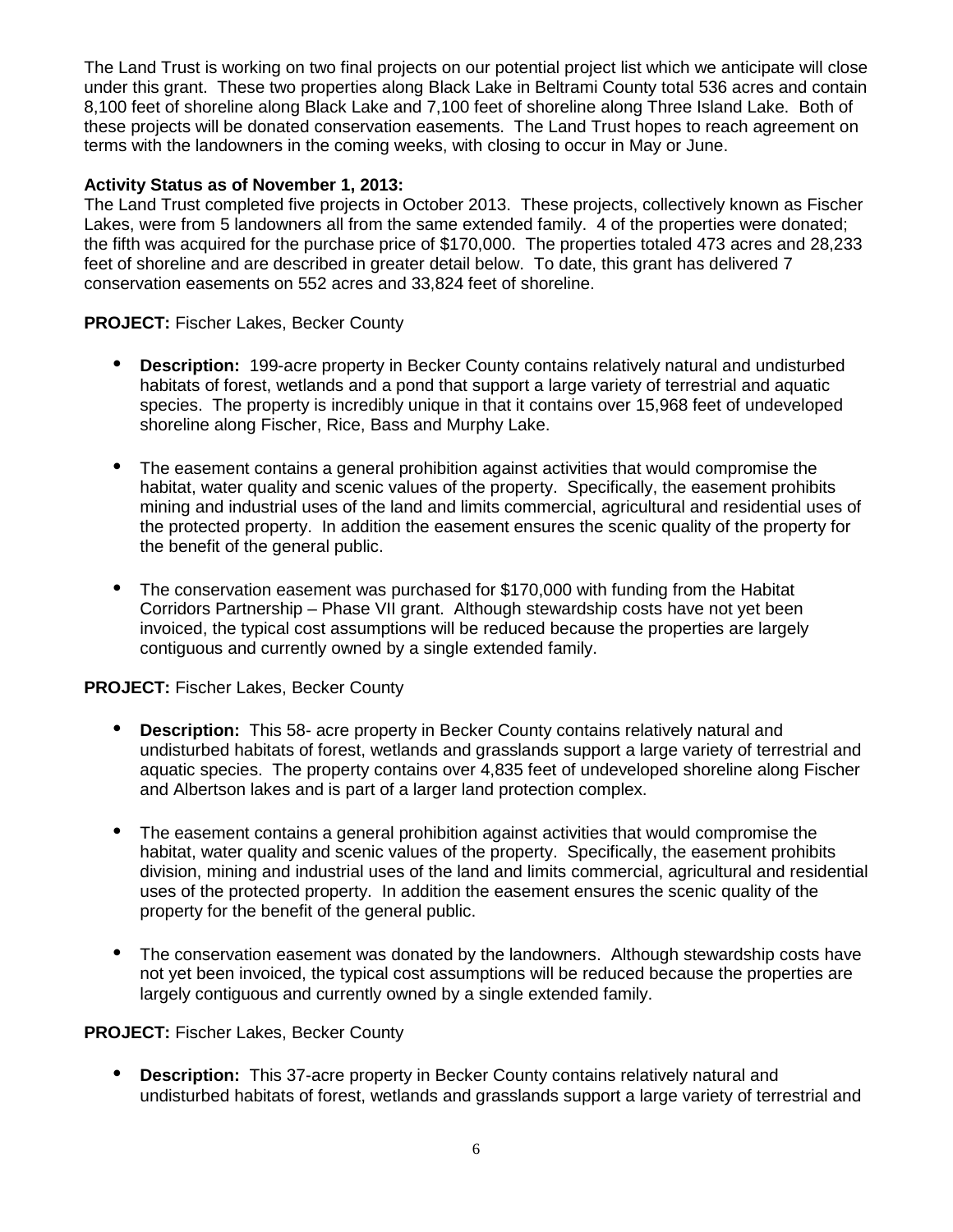aquatic species. The property contains over 1,126 feet of undeveloped shoreline along Albertson Lake and is part of a larger land protection complex.

- The easement contains a general prohibition against activities that would compromise the habitat, water quality and scenic values of the property. Specifically, the easement prohibits division, mining, agricultural and industrial uses of the land and limits commercial and residential uses of the protected property. In addition the easement ensures the scenic quality of the property for the benefit of the general public.
- The conservation easement was donated by the landowners. Although stewardship costs have not yet been invoiced, the typical cost assumptions will be reduced because the properties are largely contiguous and currently owned by a single extended family.

#### **PROJECT:** Fischer Lakes, Ottertail County

- **Description:** This 71-acre property in Ottertail County contains relatively natural and undisturbed habitats of forest, wetlands and haylands support a large variety of terrestrial and aquatic species. The property contains over 3,175 feet of undeveloped shoreline along Fischer and Gray Lakes and is part of a larger land protection complex.
- The easement contains a general prohibition against activities that would compromise the habitat and water quality. Specifically, the easement prohibits division, new development, mining and industrial uses of the land and limits commercial, agricultural and residential uses of the protected property.
- The conservation easement was donated by the landowners. Although stewardship costs have not yet been invoiced, the typical cost assumptions will be reduced because the properties are largely contiguous and currently owned by a single extended family.

# **PROJECT:** Fischer Lakes, Becker County

- **Description:** This 108-acre property in Becker County contains relatively natural and undisturbed habitats of forest, wetlands and haylands support a large variety of terrestrial and aquatic species. The property contains over 4,006 feet of undeveloped shoreline along Fischer Lake, Albertson Lake and a pond, and is part of a larger land protection complex.
- The easement contains a general prohibition against activities that would compromise the habitat, water quality and scenic values of the property. Specifically, the easement prohibits mining and industrial uses of the land and limits commercial, agricultural and residential uses of the protected property. In addition the easement ensures the scenic quality of the property for the benefit of the general public.
- The conservation easement was donated by the landowners. Although stewardship costs have not yet been invoiced, the typical cost assumptions will be reduced because the properties are largely contiguous and currently owned by a single extended family.

Work continues on two Black Lake projects that have a high likelihood of closing before the grant program ends in June of 2014.

#### **Activity Status as of May 1, 2013:**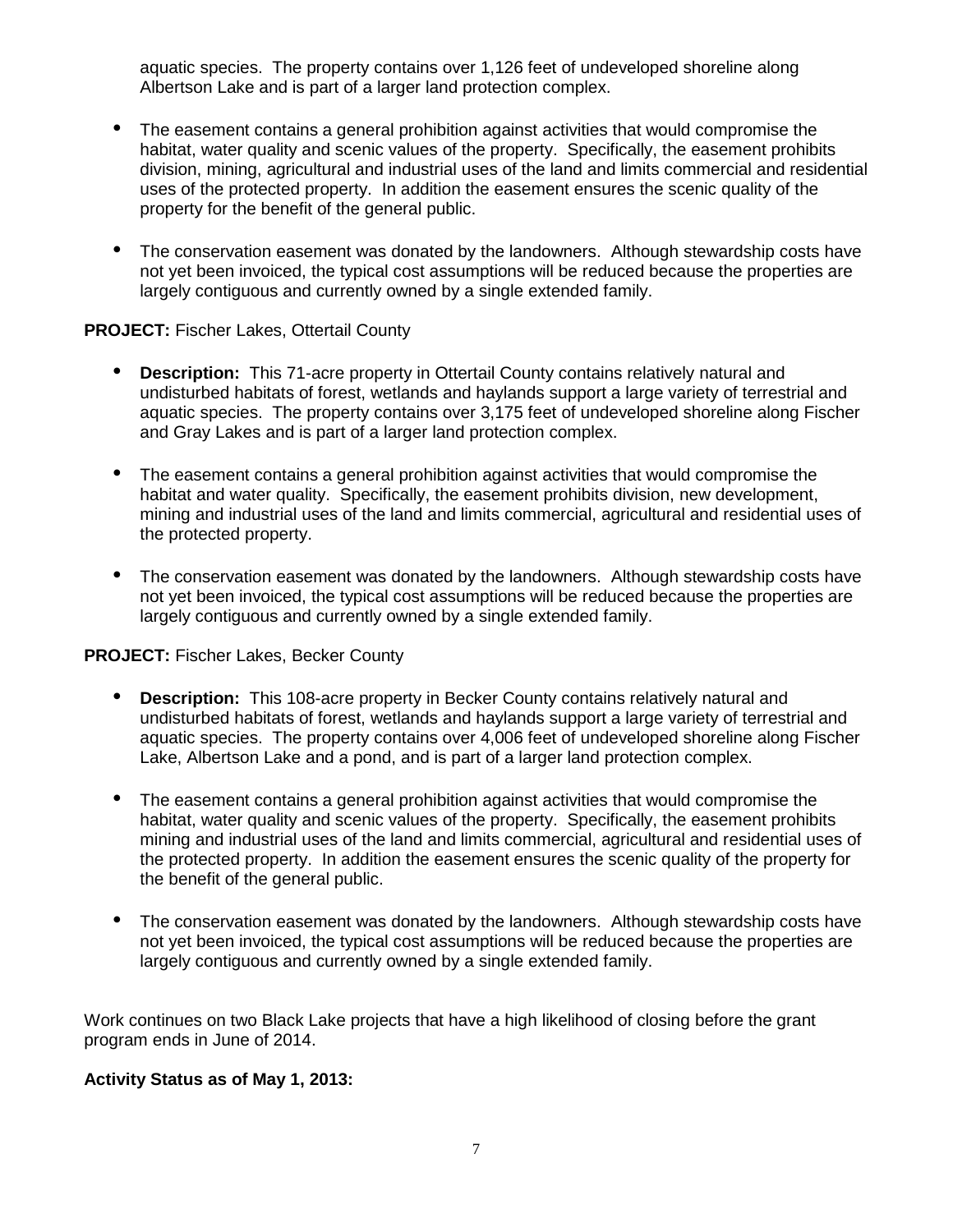The Land Trust completed its second project under this grant phase in December, 2012. This conservation easement was donated by the landowners and protects 48 acres of land in Otter Tail County. The completed project is described below.

**Project:** Blanche Lake, Otter Tail County

**Description:** This 48-acre property in Otter Tail County contains a mix of oak forest and woodlands, grasslands, and wetlands. The property also includes approximately 2,217 feet of shoreline along Lake Blanche and 723 feet of shoreline along an unnamed river flowing out of Annie Battle Lake and into Blanche Lake. The property enhances the habitat and open space of a larger complex of protected land, connecting with Glendalough State Park to the south and extending to three other properties protected by the Land Trust using prior ENRTF funding (Lake Emma Tracts).

The easement prohibits division of the property, industrial use and agricultural use. Residential use is limited.

The conservation easement was donated by the landowners. \$15,000 of 2011 HCP ENRTF funds will be dedicated for stewardship on this project.

The Land Trust continues to work with other landowners to complete this phase of the HCP grant. It is anticipated that at least one of the Black Lake projects and one of the Fischer Lakes projects will be completed by the end of June.

#### **Activity Status as of November 1, 2012:**

The Land Trust is working on several of the projects on our potential project list, with particular emphasis on five projects we believe may close as part of this grant. Two of these projects are potential donated easements in Beltrami County. One of these projects is just getting underway, while the other one is moving more slowly than anticipated due to title issues that must be resolved. The other three projects would involve bargain purchases of conservation easements. We hope to reach agreement on terms with all of these landowners by the end of the year with closing to occur early in 2013.

#### **Activity Status as of May 1, 2012:**

The Land Trust completed its first project under this grant phase on December 29, 2012. This conservation easement was donated by the landowners and protects 30 acres of land in Kandiyohi County. The completed project is described below.

#### **Project:** Crow River, Kandiyohi County

**Description:** This 30-acre property consists of woodland, grassland, and wetlands with approximately 2,651 feet of shoreline along the Middle Fork of the Crow River. The mix of grassland, woodland, wetland and riparian areas on the property can provide habitat for a variety of species in greatest conservation need, including the short-eared owl, Blanding's turtle, and a variety of migratory songbirds. Additionally, the property provides scenic views of open, rolling landscape in an area experiencing rural residential development.

The easement prohibits division of the property, industrial use, and agricultural use. Residential use is limited.

The conservation easement was donated by the landowners. \$15,000 of 2011 HCP ENRTF funds will be dedicated for stewardship on this project.

The Land Trust continues to work with other landowners to complete this phase of the HCP grant. It is anticipated that the Black Lake project will be completed by the end of June which will protect 470 acres and over a mile of shoreline in Beltrami County.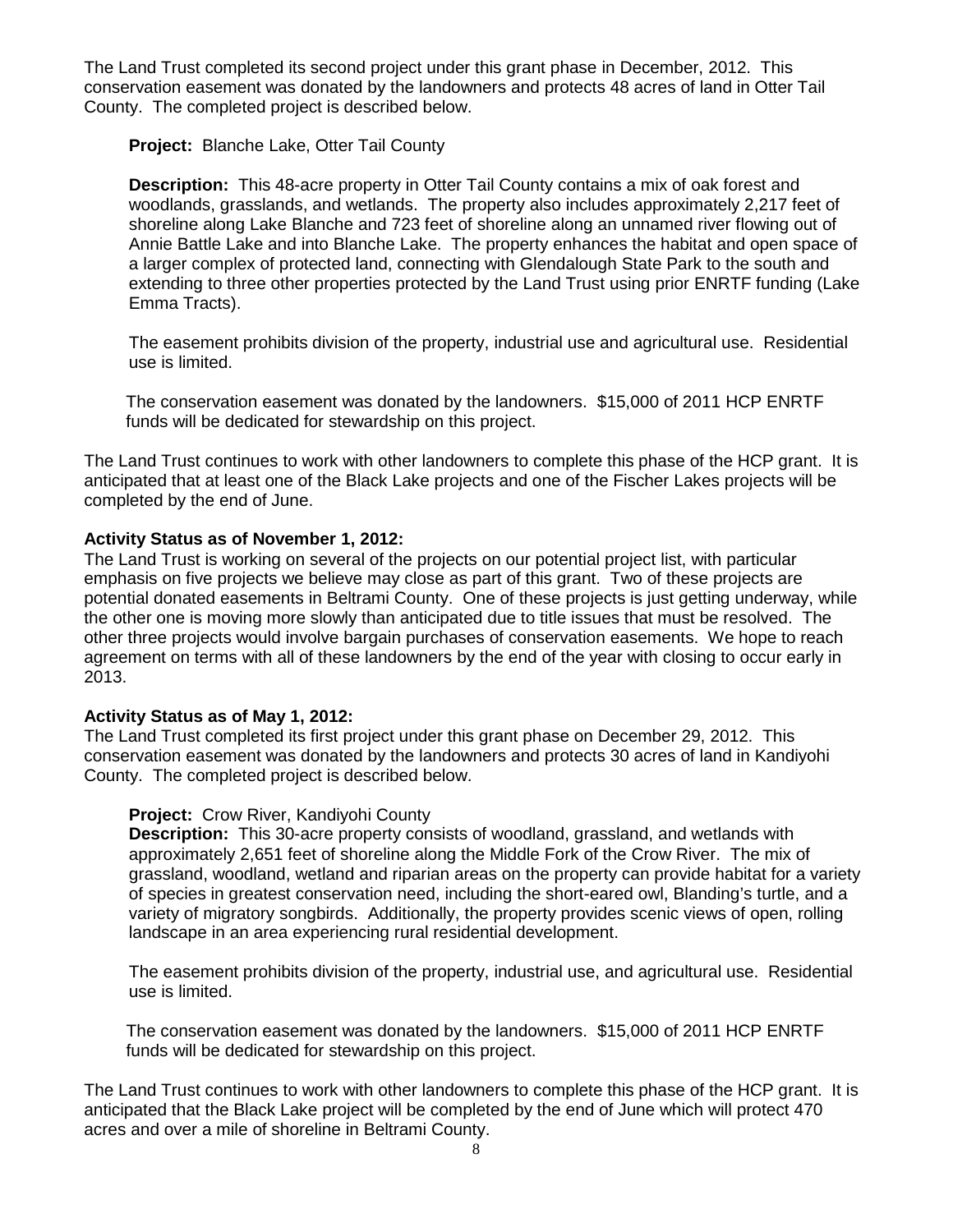#### **Activity Status as of November 1, 2011:**

The Land Trust expects to complete the 30-acre Crow River project (first project under this grant) by the end of the year. Additionally, we will complete the 80-acre Glacial Ridge project by the end of the year, however, we will not be using ENRTF funding. After visiting the property, we determined that it did not contain sufficient shoreline to fit with our Shoreland Protection Program. Therefore, this project has been removed from the attached acquisition list and project summary document. We also continue to work on a number of the other projects on the acquisition list and continue to conduct outreach to other potential landowners. From that outreach work, we have identified one additional project that we would like to add to our list. The Warren Lake project is described in more detail on the acquisition list and the project summary document.

#### **Final Report Summary:**

In summary, this grant allowed the Land Trust to complete eight conservation easements, protecting approximately 700 acres of land—exceeding our original goal of 400 to 600 acres—and protecting nearly 34,172 linear feet (over 6 miles) of fragile shoreline. The Land Trust realized significant cost savings on the grant given that seven of the eight easements completed were donated easements. Because most of the easements were donated, there was a significant amount of savings in the budget specifically in regards to easement acquisition costs.

#### **V. DISSEMINATION:**

#### **Description:**

The Minnesota Land Trust holds more conservation easements than any other private conservation organization in the State, making it one of the most experienced organizations working with this unique conservation tool. As we learn from our experiences in protecting land with conservation easements, we will continue to share our knowledge and techniques with others working in this area. Results will be disseminated by the Minnesota Land Trust in our publications and on our web page (www.mnland.org). We will work to publicize completed projects in the media, targeting communities in which the lands are located. We will also participate when possible in larger dissemination and publicity efforts of the Habitat Corridors Partnership.

#### **Final Status Report as of June 30, 2014:**

Land Trust staff developed and shared a press release for the final project completed under this grant, the Black Lake project. News of that project completion was also shared on our social media. This project will be included in the Land Trust's 2015 Mid Year Review publication, which will be published in early fall of 2014.

#### **Status as of May 1, 2104:**

The completed Fischer Lakes projects were highlighted on the Land Trust's website and through social media following closing in October of 2013. The projects were also described in the Land Trust's 2014 Mid Year Review publication released in April of 2014. Following the Land Trust's press release, the Fischer Lakes properties were publicized in an article in the Frazee-Vergas Forum on November 13, 2013.

#### **Status as of November 1, 2013:**

The Land Trust is beginning the process of coordinating media and outreach surrounding the Fischer Lakes projects. We anticipate significant local and regional media. We will pursue print and radio media and utilize our own list of members, supporters, interested parties and social media constituents.

#### **Status as of May 1, 2013:**

The Land Trust featured the Blanche Lake project in press, individual presentations and in its 2013 Mid Year Review publication released in late April, 2013. Following the Land Trust's press release, the Blanche Lake property was highlighted in an article in the Fergus Falls Journal on January 31, 2013.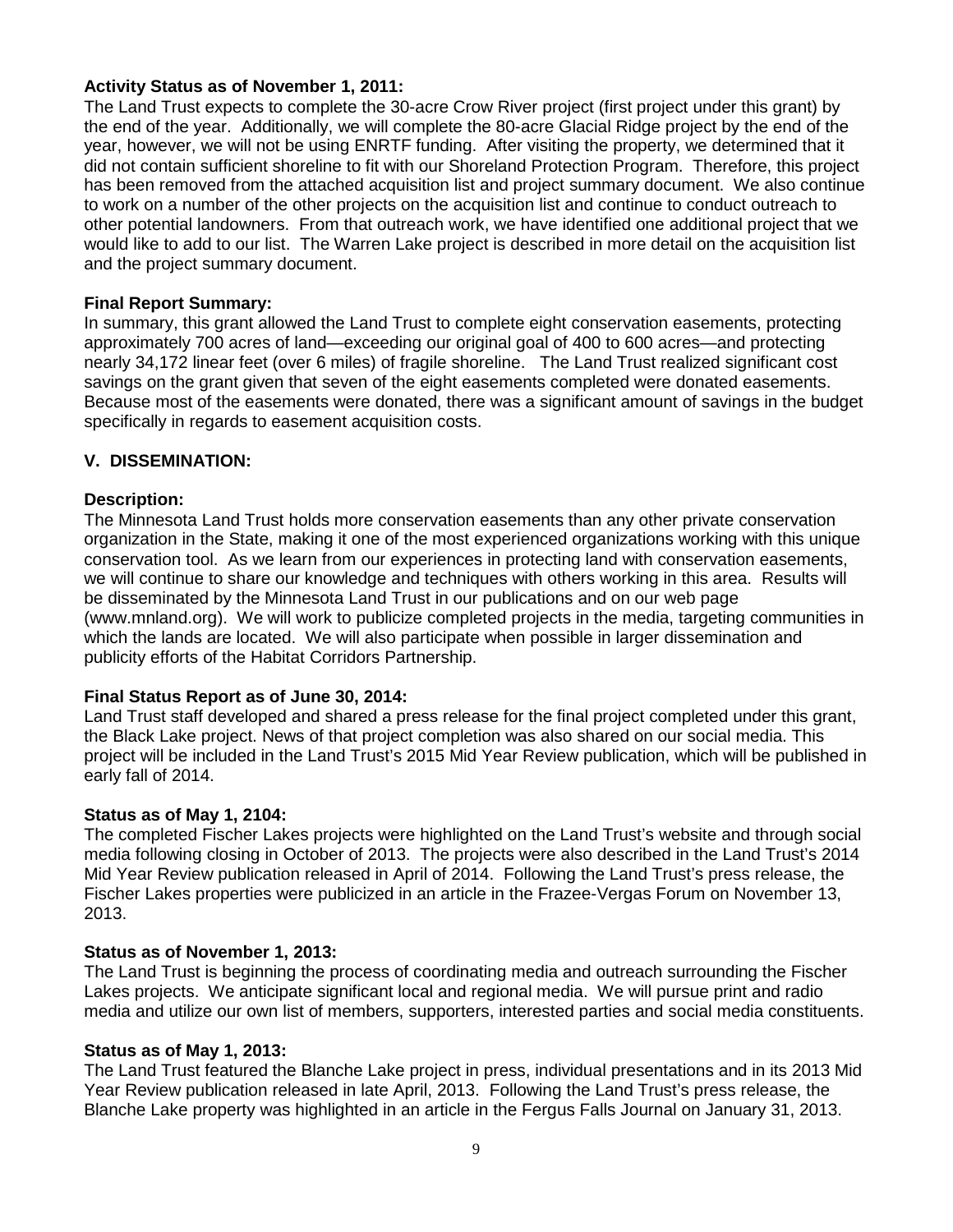# **Status as of November 1, 2012:**

The completed Crow River project was described in the Land Trust's 2012 Mid Year Review publication released in May 2012.

# **Status as of May 1, 2012:**

No activity to date. The Land Trust has not yet publicized the project completed in December. We anticipate publicity in the future.

# **Status as of November 1, 2011:**

No activity to date. The Land Trust plans to publicize the completion of projects once they are closed.

# **Final Report Summary:**

In summary, all of the projects closed under this grant received publication among a wide mix of media, including the Land Trust's website, the Land Trust's social media accounts, via press releases and local newspapers, and in the Land Trust's publications including the Mid Year Review and the Annual Report.

# **VI. PROJECT BUDGET SUMMARY:**

| <b>Budget Category</b>         | \$ Amount       | \$ Amount    | <b>Explanation</b>                                |
|--------------------------------|-----------------|--------------|---------------------------------------------------|
|                                | <b>Budgeted</b> | <b>Spent</b> |                                                   |
|                                | (Revised as     |              |                                                   |
|                                | of May 2014)    |              |                                                   |
| Personnel:                     | \$120,000       | \$113,202    | Staff expenses including salaries, benefits       |
|                                |                 |              | (FICA, FUTA. SUI, worker's comp health            |
|                                |                 |              | insurance, 401 (k), etc.) and related costs for   |
|                                |                 |              | approximately 1 FTE for 3 years as follows:       |
|                                |                 |              | conservation directors or other land protection   |
|                                |                 |              | staff (approximately 0.75 FTE) and staff attorney |
|                                |                 |              | and other support staff (approximately 0.25 FTE)  |
|                                |                 |              | or contract staff for land protection project     |
|                                |                 |              | professional services, including negotiating and  |
|                                |                 |              | drafting conservation easements and/or            |
|                                |                 |              | completing easement baseline documentation.*      |
| <b>Easement Acquisition:</b>   | \$231,500       | \$208,001    | Includes purchase price of conservation           |
|                                |                 |              | easement(s); title work, insurance, etc.; maps,   |
|                                |                 |              | GIS (including project mapping by Community       |
|                                |                 |              | GIS); film; other (including appraisals, surveys, |
|                                |                 |              | recording fees, etc.) to protect 400-600 acres of |
|                                |                 |              | land.                                             |
| Travel Expenses in MN: \$8,500 |                 | \$7,953      | Mileage and related travel expenses in Minnesota. |
|                                |                 |              | \$6,000 for mileage reimbursement estimated at    |
|                                |                 |              | \$0.55 per mile and \$2,500 for lodging/meals.    |
| Conservation Easement \$90,000 |                 | \$90,000     | Funds dedicated to perpetually monitoring and     |
| Monitoring and                 |                 |              | enforcing 4-6 easements acquired and held by the  |
| <b>Enforcement Fund:</b>       |                 |              | Land Trust as needed. Estimated at \$15,000 per   |
|                                |                 |              | easement.                                         |
| <b>TOTAL ENRTF \$450,000</b>   |                 | \$419,155    |                                                   |
| <b>BUDGET:</b>                 |                 |              |                                                   |

# **A. ENRTF Budget:**

\*Per discussion with LCCMR staff, contract staff is included here to allow flexibility to supplement existing MLT staff capacity to complete anticipate outcomes.

# **Explanation of Use of Classified Staff:** N/A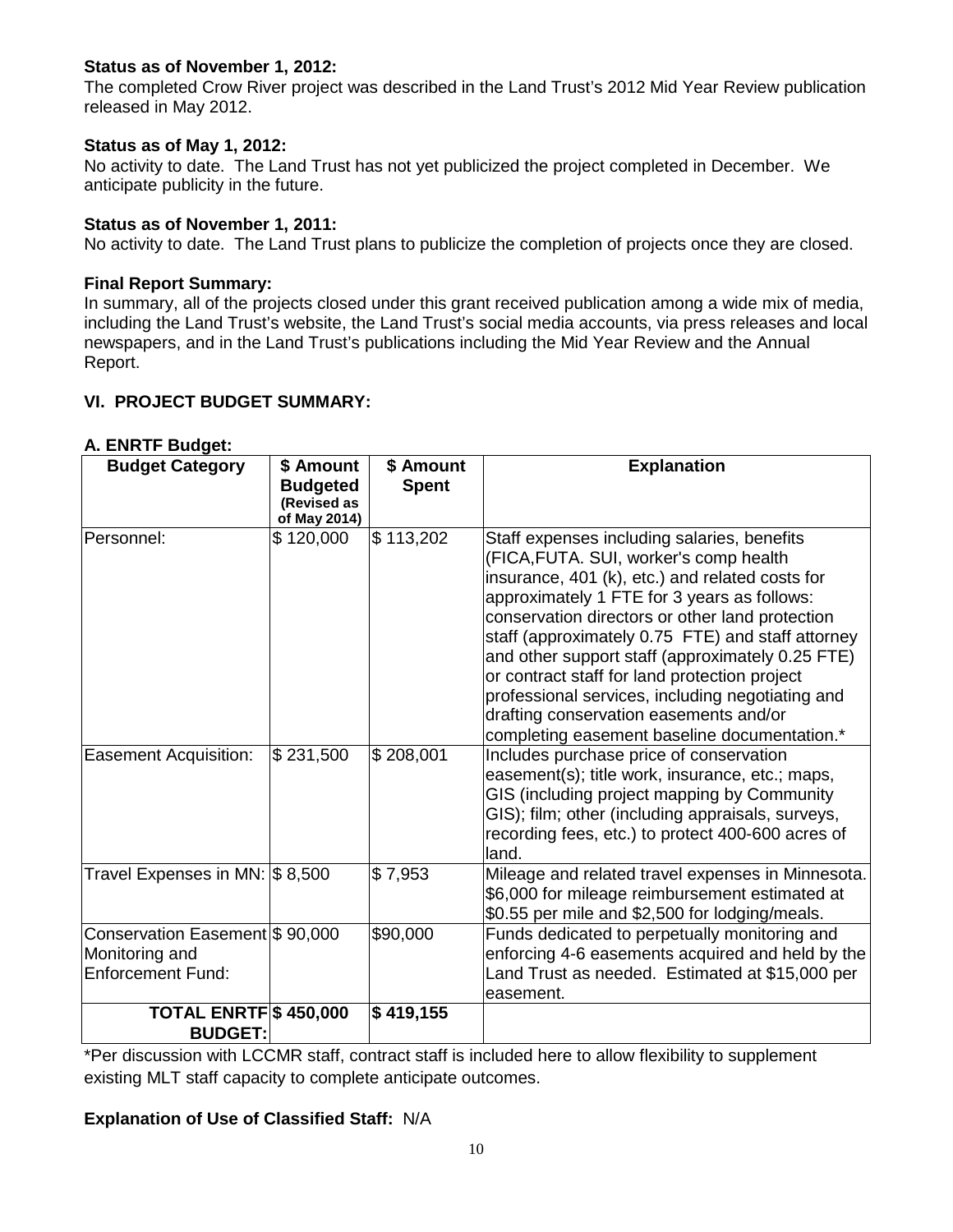# **Explanation of Capital Expenditures Greater Than \$3,500:** N/A

# **Number of Full-time Equivalent (FTE) funded with this ENRTF appropriation:** 1 for two years

# **B. Other Funds:**

Although we don't anticipate any cash funds at this time, we do anticipate providing leverage through value of easements donated to the Land Trust under this project.

| <b>Source of Funds</b>         | \$ Amount<br><b>Proposed</b> | \$ Amount<br><b>Spent</b> | Use of Other Funds                          |
|--------------------------------|------------------------------|---------------------------|---------------------------------------------|
| Non-state                      |                              |                           |                                             |
|                                | Φ                            | \$204,000                 | Appraised value of two donated<br>easements |
| <b>State</b>                   |                              |                           |                                             |
|                                |                              |                           |                                             |
| <b>TOTAL OTHER FUNDS:   \$</b> |                              |                           |                                             |

#### **VII. PROJECT STRATEGY:**

#### **A. Project Partners:**

The Land Trust is the only entity receiving funds through this request, however, the Land Trust coordinates its work with other Habitat Conservation Partnership partners (please see overall proposal for list of project partners) as appropriate. Additionally, our partners include private landowners, as well as various units of state and local government that help in identifying and completing potential projects.

# **B. Project Impact and Long-term Strategy:**

This project is part of the Land Trust's long-term, strategic conservation agenda. The conservation agenda sets out the specific conservation focus of the Land Trust which includes, among other things, the preservation of lakeshores, rivers and streams for their importance as habitat, for their relationship to water quality, and for the scenic values that have long been associated with Minnesota's beauty. The conservation agenda also identifies a suite of critical landscapes throughout the State that embody the natural and cultural features that make Minnesota unique. All of the HCP project areas selected for this phase of the grant overlap with Land Trust critical landscapes.

The Minnesota Land Trust has a comprehensive easement monitoring and enforcement program directed at preserving the conservation values of protected lands. With each easement accepted, the Minnesota Land Trust will secure the funds necessary to meet our long-term obligations, setting aside funds for each project as necessary to meet future needs.

#### **C. Spending History:**

| <b>Funding Source</b> | M.L. 2005  | M.L. 2007      | M.L. 2008 | M.L. 2009 | M.L. 2010 |  |
|-----------------------|------------|----------------|-----------|-----------|-----------|--|
|                       | or         | or             | or        | or        | or        |  |
|                       | FY 2006-07 | <b>FY 2008</b> | FY 2009   | FY 2010   | FY 2011   |  |
| $ENRTF - HCP$         | \$230,000  | \$300,000      | \$210,000 | \$210,000 | \$102,000 |  |
|                       |            |                |           |           |           |  |
|                       |            |                |           |           |           |  |
|                       |            |                |           |           |           |  |

# **VIII. ACQUISITION/RESTORATION LIST:** See Acquisition List Attachment

# **IX. MAP(S):** See Map Attachment

# **X. RESEARCH ADDENDUM:** N/A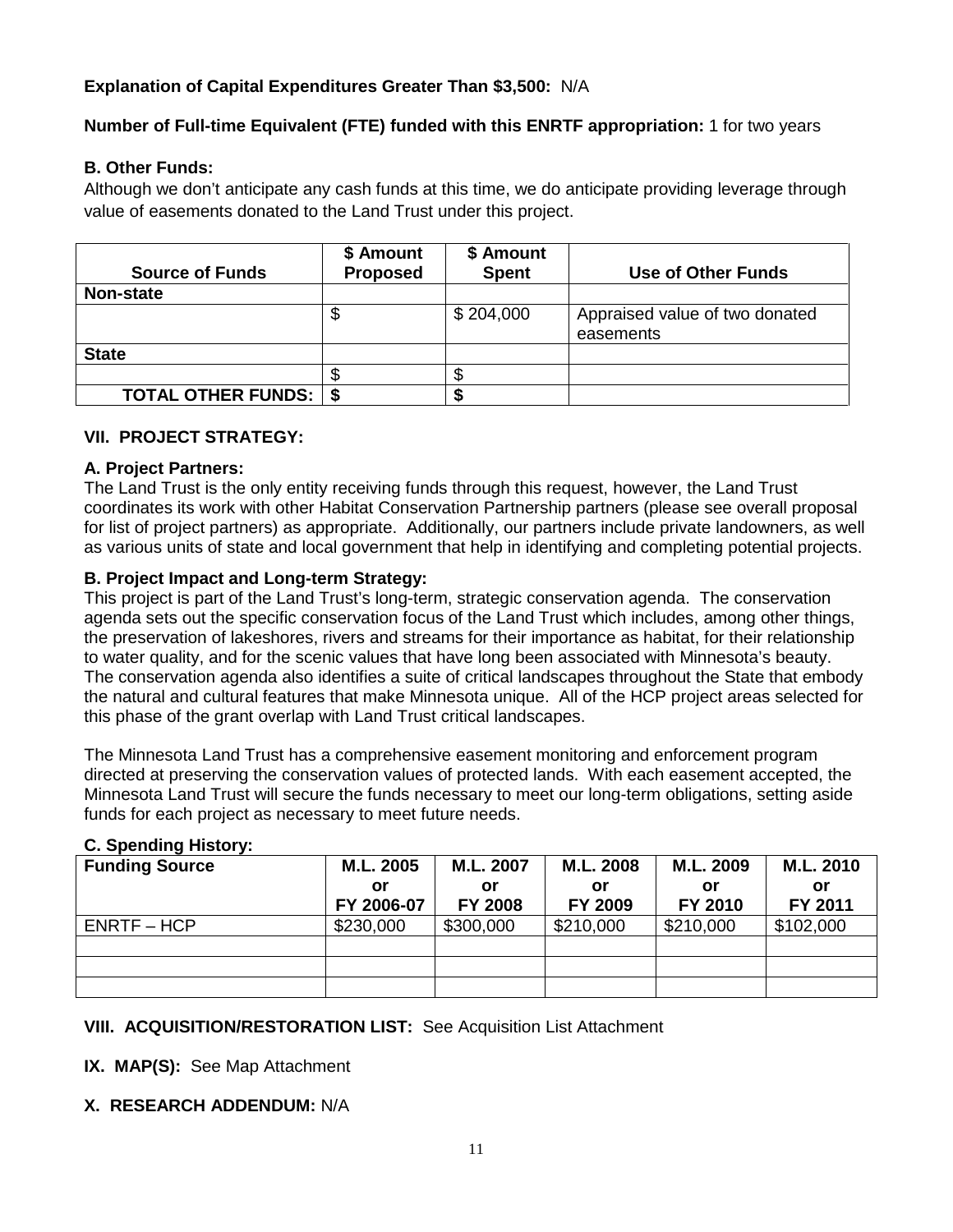# **XI. REPORTING REQUIREMENTS:**

Periodic work plan status update reports will be submitted no later than November 1, 2011, May 1, 2012, November 1, 2012, May 1, 2013, November 1, 2013, and May 1, 2014. A final report and associated products will be submitted by August 15, 2014 as requested by the LCCMR.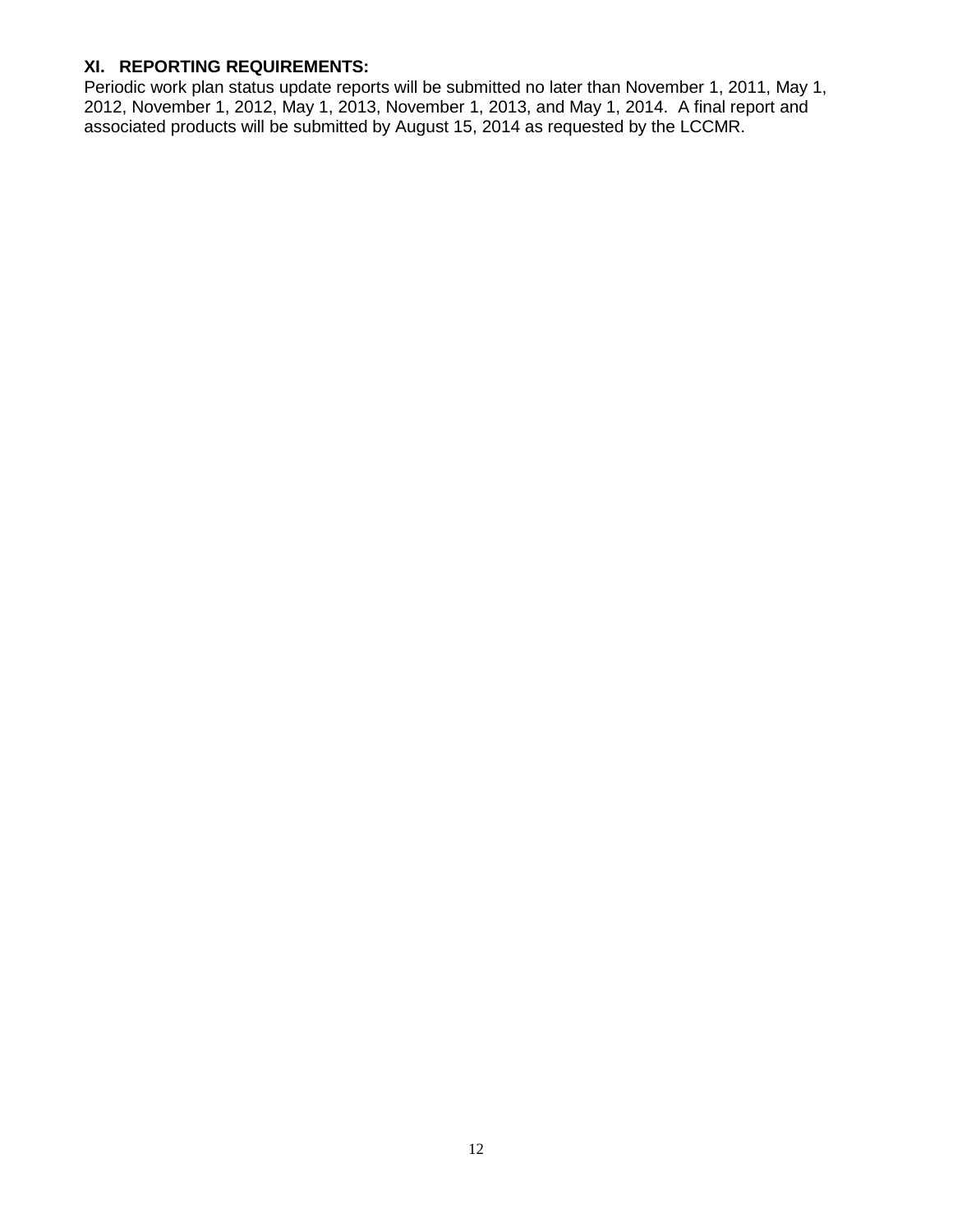| Attachment A: Budget Detail for M.L. 2011 (FY 2012-13) Environment and Natural Resources Trust Fund Projects                                                                                                                                                                                                                                                                                                                                                                                                                                                                                                                                                              |                                                                  |                                                                        |                                                                   |                |                               |                                |
|---------------------------------------------------------------------------------------------------------------------------------------------------------------------------------------------------------------------------------------------------------------------------------------------------------------------------------------------------------------------------------------------------------------------------------------------------------------------------------------------------------------------------------------------------------------------------------------------------------------------------------------------------------------------------|------------------------------------------------------------------|------------------------------------------------------------------------|-------------------------------------------------------------------|----------------|-------------------------------|--------------------------------|
| <b>Project Title: HCP VII-3a - Shoreland Protection Program</b>                                                                                                                                                                                                                                                                                                                                                                                                                                                                                                                                                                                                           |                                                                  |                                                                        |                                                                   |                |                               |                                |
| Legal Citation: M.L. 2011, First Special Session, Chp. 2, Art.3, Sec. 2, Subd. 04j3a                                                                                                                                                                                                                                                                                                                                                                                                                                                                                                                                                                                      |                                                                  |                                                                        |                                                                   |                |                               |                                |
| Project Manager: John Brosnan                                                                                                                                                                                                                                                                                                                                                                                                                                                                                                                                                                                                                                             |                                                                  |                                                                        |                                                                   |                |                               |                                |
| M.L. 2011 (FY 2012-13) ENRTF Appropriation: \$450,000                                                                                                                                                                                                                                                                                                                                                                                                                                                                                                                                                                                                                     |                                                                  |                                                                        |                                                                   |                |                               |                                |
| Project Length and Completion Date: June 30, 2014                                                                                                                                                                                                                                                                                                                                                                                                                                                                                                                                                                                                                         |                                                                  |                                                                        |                                                                   |                |                               |                                |
| Date of Update: August 1, 2014                                                                                                                                                                                                                                                                                                                                                                                                                                                                                                                                                                                                                                            |                                                                  |                                                                        |                                                                   |                |                               |                                |
|                                                                                                                                                                                                                                                                                                                                                                                                                                                                                                                                                                                                                                                                           |                                                                  |                                                                        |                                                                   |                |                               |                                |
| <b>ENVIRONMENT AND NATURAL RESOURCES TRUST</b><br><b>FUND BUDGET</b>                                                                                                                                                                                                                                                                                                                                                                                                                                                                                                                                                                                                      | <b>Activity 1</b><br><b>Budget</b><br>approved<br>April 15, 2013 | <b>Revised</b><br><b>Activity 1</b><br><b>Budget</b> as of<br>May 2014 | <b>Amount Spent</b>                                               | <b>Balance</b> | <b>TOTAL</b><br><b>BUDGET</b> | <b>TOTAL</b><br><b>BALANCE</b> |
| <b>BUDGET ITEM</b>                                                                                                                                                                                                                                                                                                                                                                                                                                                                                                                                                                                                                                                        |                                                                  |                                                                        | <b>Protect Critical Shorelands through Conservation Easements</b> |                |                               |                                |
| <b>Personnel (Wages and Benefits)</b><br>Staff expenses including salaries and benefits (FICA, FUTA,<br>SUI, worker's comp health insurance, 401 (k), etc.) for<br>approximately 1 FTE for 2 years as follows: conservation<br>directors or other land protection staff (approximately 0.75<br>FTE) and staff attorney and other support staff<br>(approximately 0.25 FTE) or contract staff for land protection<br>project professional services, including negotiating and<br>drafting conservation easements and/or completing easement<br>baseline documentation.<br><b>MLT Conservation Staff</b><br><b>Contract Land Protection Staff</b><br><b>MLT Legal Staff</b> | \$100,000                                                        | $\overline{$120,000}$                                                  | \$113,202                                                         | \$6,798        | \$120,000                     | \$6,798                        |
| <b>MLT Support Staff</b>                                                                                                                                                                                                                                                                                                                                                                                                                                                                                                                                                                                                                                                  |                                                                  |                                                                        |                                                                   |                |                               |                                |
| <b>Easement Acquisition</b><br>Includes purchase price of conservation easement(s); title<br>work, insurance, etc.; maps, GIS (including project mapping<br>by Community GIS); film; other (including appraisals, surveys,<br>recording fees, etc.)                                                                                                                                                                                                                                                                                                                                                                                                                       | \$251,500                                                        | \$231,500                                                              | \$208,001                                                         | \$23,499       | \$231,500                     | \$23,499                       |
| Travel expenses in Minnesota                                                                                                                                                                                                                                                                                                                                                                                                                                                                                                                                                                                                                                              | \$8,500                                                          | \$8,500                                                                | \$7,953                                                           | \$547          | \$8,500                       | \$547                          |
| Mileage and related travel expenses in Minnesota                                                                                                                                                                                                                                                                                                                                                                                                                                                                                                                                                                                                                          |                                                                  |                                                                        |                                                                   |                |                               |                                |
| <b>Easement Monitoring &amp; Enforcement Fund</b><br>Funds dedicated to perpetually monitoring, managing, and<br>enforcing 4-5 easements acquired and held by the Land Trust<br>as needed.                                                                                                                                                                                                                                                                                                                                                                                                                                                                                | \$90,000                                                         | \$90,000                                                               | \$90,000                                                          | \$0            | \$90,000                      | \$0                            |
| <b>COLUMN TOTAL</b>                                                                                                                                                                                                                                                                                                                                                                                                                                                                                                                                                                                                                                                       | \$450,000                                                        | \$450,000                                                              | \$419,155                                                         | \$30,845       | \$450,000                     | \$30,845                       |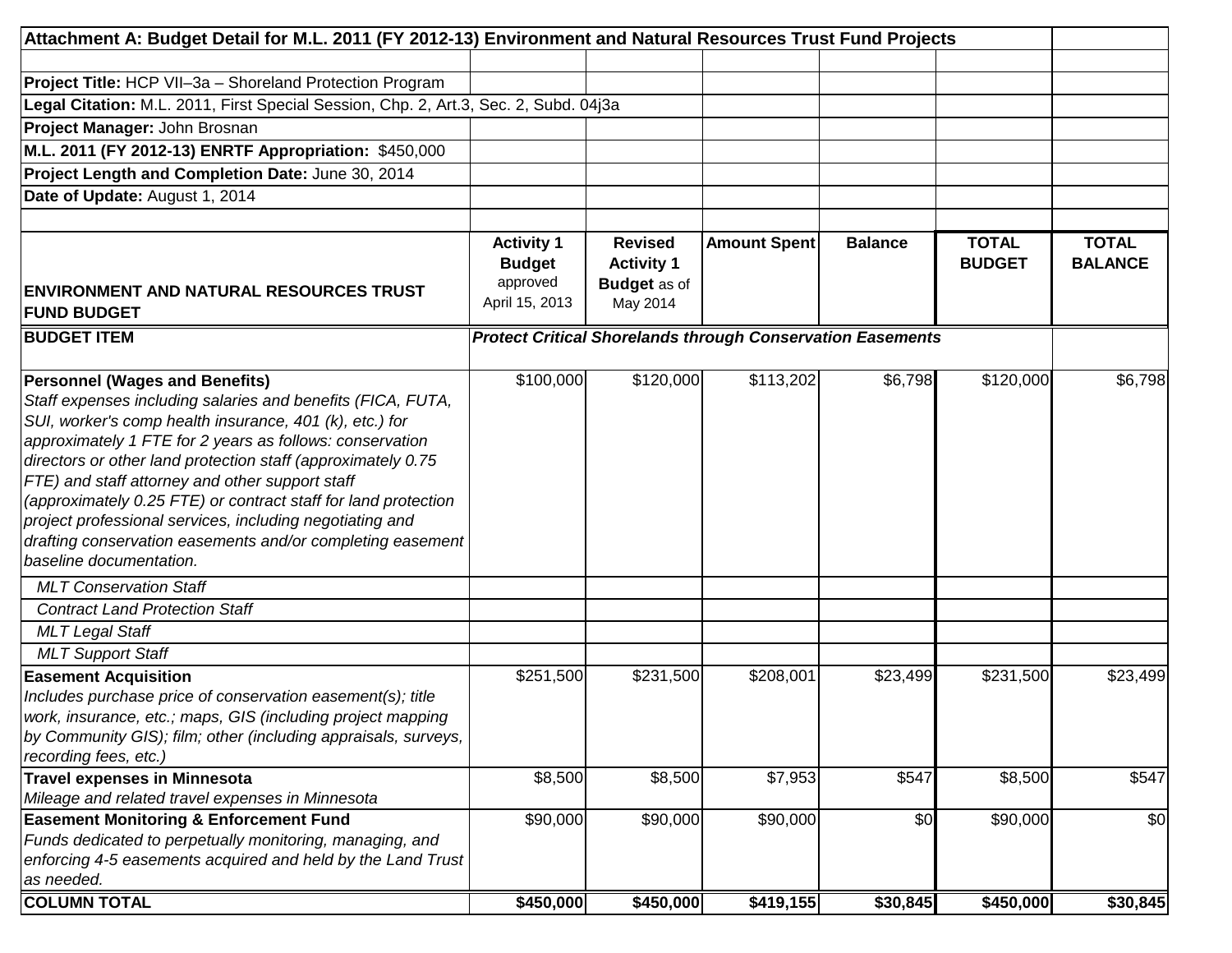#### **Environment and Natural Resources Trust Fund M.L. 2011 Acquisition/Restoration List**

**Project Title:** HCP VII–3a – Shoreland Protection Program **Project Manager Name:** John Brosnan **M.L. 2011 ENRTF Appropriation:** \$450,000

|   | <b>Acquisition or</b>                    | <b>Geographical Coordinates</b> | (Provide Latitude/Longitude<br>OR UTM-X/UTM-Y) |                       |                                        |                                                            |                             |                      |                                 | # of Shoreline   Proposed Fee Title   |                       |                   |
|---|------------------------------------------|---------------------------------|------------------------------------------------|-----------------------|----------------------------------------|------------------------------------------------------------|-----------------------------|----------------------|---------------------------------|---------------------------------------|-----------------------|-------------------|
| # | <b>Restoration</b><br><b>Parcel Name</b> | Latitude<br>or UTM-X            | Longitude<br>or UTM-Y                          | County                | <b>Ecosystem</b><br><b>Description</b> | <b>Ecological Significance</b>                             | <b>Activity Description</b> | # of<br><b>Acres</b> | <b>Miles</b><br>(if applicable) | or Easement Holder<br>(if applicable) | <b>Landowner Type</b> | <b>Status</b>     |
|   |                                          |                                 |                                                |                       | forest, wetlands,                      | undeveloped shoreline along                                | conservation easement       |                      |                                 | Minnesota Land                        |                       | Negotiations      |
|   | 1 Big Too Much Lake                      | 441235                          | 5277999                                        | Itasca                | shoreline                              | <b>Big Too Much Lake</b>                                   | acquisition                 | 55                   |                                 | <b>TBD</b> Trust                      | Private landowner     | underway          |
|   |                                          |                                 |                                                |                       | forest, wetlands,                      | undeveloped shoreline along                                | conservation easement       |                      |                                 | Minnesota Land                        |                       | Negotiations      |
|   | 2 Eagle Lake                             | 464861                          | 5273928                                        | Itasca                | shoreline                              | Eagle Lake                                                 | acquisition                 | 34                   | <b>TBD</b>                      | Trust                                 | Private landowner     | underway          |
|   |                                          |                                 |                                                |                       | forest, wetlands,                      | undeveloped shoreline along                                | conservation easement       |                      |                                 | Minnesota Land                        |                       | Negotiations      |
|   | 3 Horseshoe Lake                         | 461655                          | 5272370                                        | Itasca                | shoreline                              | Horseshoe Lake                                             | acquisition                 | 26                   |                                 | <b>TBD</b> Trust                      | Private landowner     | underway          |
|   | Little Too Much                          |                                 |                                                |                       | forest, shoreline                      | undeveloped shoreline along                                | conservation easement       |                      |                                 | Minnesota Land                        |                       | Negotiations      |
| 4 | Lake                                     | 441649                          | 5275254                                        | Itasca                |                                        | Little Too Much Lake                                       | acquisition                 | 57                   |                                 | <b>TBD</b> Trust                      | Private landowner     | underway          |
|   |                                          |                                 |                                                |                       | woodland, wetland<br>grassland,        | undeveloped shoreline along<br>the Middle Fork of the Crow |                             |                      |                                 |                                       |                       | Donation.         |
|   |                                          |                                 |                                                |                       | shoreline                              | River                                                      | conservation easement       |                      |                                 | Minnesota Land                        |                       | Negotiations      |
|   | 5 Crow River                             | 345859                          | 5015065                                        | Kandiyohi             |                                        |                                                            | acquisition                 | 30                   | 2,651                           | Trust                                 | Private landowner     | underway          |
|   |                                          |                                 |                                                |                       | forest, wetlands                       | part of a larger conservation                              | conservation easement       |                      |                                 | Minnesota Land                        |                       | initial contact   |
|   | 6 Glacial Ridge                          | 352498                          | 5018632                                        | Kandiyohi             |                                        | complex                                                    | acquisition                 | 100                  |                                 | <b>TBD</b> Trust                      | Private landowner     | completed         |
|   |                                          |                                 |                                                |                       | forest, wetlands,                      | wooded shoreline along                                     |                             |                      |                                 |                                       |                       |                   |
|   |                                          |                                 |                                                |                       | agricultural,                          | Goose Lake                                                 | conservation easement       |                      |                                 | Minnesota Land                        |                       | Donation. nitial  |
|   | 8 Goose Lake                             | 317066                          | 5034284                                        | Pope                  | shoreline                              |                                                            | acquisition                 | 199                  |                                 | <b>TBD</b> Trust                      | Private landowner     | contact completed |
|   |                                          |                                 |                                                |                       | woodland,                              | undeveloped shoreline on                                   |                             |                      |                                 |                                       |                       |                   |
|   |                                          |                                 |                                                |                       | grassland,                             | <b>Horsehead Lake</b>                                      | conservation easement       |                      |                                 | Minnesota Land                        |                       | Donation. Initial |
|   | 9 Horsehead Lake                         | 321469                          | 5114902                                        | <b>Otter Tail</b>     | wetlands, ponds                        |                                                            | acquisition                 | 43                   |                                 | <b>TBD</b> Trust                      | Private landowner     | contact completed |
|   |                                          |                                 |                                                |                       | wetlands, water,                       | undeveloped shoreline on                                   |                             |                      |                                 |                                       |                       |                   |
|   |                                          |                                 |                                                |                       | forest, grassland,                     | three lakes                                                | conservation easement       |                      |                                 | Minnesota Land                        |                       |                   |
|   | 10 Fischer Lakes                         | 296106                          | 5177095                                        | <b>Becker</b>         | ag land,                               |                                                            | acquisition                 | 198                  | 10,000 Trust                    |                                       | Private landowner     | Likely purchase   |
|   |                                          |                                 |                                                |                       | forest, wetlands,                      | undeveloped shoreline along                                |                             |                      |                                 |                                       |                       | Donation.         |
|   |                                          |                                 |                                                |                       | savanna                                | Minnesota River and stream                                 | conservation easement       |                      |                                 | Minnesota Land                        |                       | Negotiations      |
|   | 11 Minnesota River                       | 279724                          |                                                | 4979940 Lac Qui Parle |                                        |                                                            | acquisition                 | 157                  |                                 | <b>TBD</b> Trust                      | Private landowner     | underway.         |
|   |                                          |                                 |                                                |                       | grassland, forest.                     | undeveloped shoreline along                                |                             |                      |                                 |                                       |                       |                   |
|   |                                          |                                 |                                                |                       | wetland, open                          | intermittent stream that                                   |                             |                      |                                 |                                       |                       |                   |
|   |                                          |                                 |                                                |                       | water, woodlands,                      | meanders into Lake                                         |                             |                      |                                 |                                       |                       | Donation.         |
|   |                                          |                                 |                                                |                       | agricultural                           | Washington to the west                                     | conservation easement       |                      |                                 | Minnesota Land                        | Private landowner -   | Negotiations on   |
|   | 12 Lake Washington                       | 433126                          | 4899725                                        | Le Sueur              |                                        |                                                            | acquisition                 | 132                  | 6,440 Trust                     |                                       | partnership           | hold.             |
|   |                                          |                                 |                                                |                       | woodland, wetland,                     | wooded shoreline along Lake                                |                             |                      |                                 |                                       |                       |                   |
|   |                                          |                                 |                                                |                       | grassland,                             | Jefferson                                                  |                             |                      |                                 |                                       |                       | Donation.         |
|   |                                          |                                 |                                                |                       | agricultural,<br>shoreline             |                                                            | conservation easement       |                      |                                 | Minnesota Land                        |                       | Negotiations on   |
|   | 13 Lake Jefferson                        | 432734                          | 4903032                                        | Le Sueur              |                                        |                                                            | acquisition                 | 73                   |                                 | <b>TBD</b> Trust                      | Private landowner     | hold.             |
|   |                                          |                                 |                                                |                       | grassland, forest,                     | undeveloped shoreline along                                |                             |                      |                                 |                                       |                       | Donation.         |
|   |                                          |                                 |                                                |                       | water, shoreline                       | Le Sueur River and an                                      | conservation easement       |                      |                                 | Minnesota Land                        |                       | Negotiations      |
|   | 14 Le Sueur River                        | 422449                          | 4881853                                        | <b>Blue Earth</b>     |                                        | intermittent stream                                        | acquisition                 | 55                   | $1,500 +$                       | Trust                                 | Private landowner     | underway          |
|   |                                          |                                 |                                                |                       | forest, woodland,                      | wooded shoreline along                                     |                             |                      |                                 |                                       |                       |                   |
|   |                                          |                                 |                                                |                       | grassland, wetland, Black Lake         |                                                            |                             |                      |                                 |                                       |                       |                   |
|   |                                          |                                 |                                                |                       | shoreline                              |                                                            | conservation easement       |                      |                                 | Minnesota Land                        |                       | Donation. Initial |
|   | 15 Black Lake                            | 363893                          | 5277005                                        | Beltrami              |                                        |                                                            | acquisition                 | 145                  | 7,160 Trust                     |                                       | Private landowner     | contact completed |
|   |                                          |                                 |                                                |                       | forest, woodland,                      | undeveloped shoreline along                                |                             |                      |                                 |                                       |                       |                   |
|   |                                          |                                 |                                                |                       |                                        | grassland, wetland, Warren Lake and Shakopee               |                             |                      |                                 |                                       |                       |                   |
|   |                                          |                                 |                                                |                       | shoreline                              | Lake, contains five native                                 |                             |                      |                                 |                                       |                       |                   |
|   |                                          |                                 |                                                |                       |                                        | plant communities mapped                                   |                             |                      |                                 |                                       |                       |                   |
|   |                                          |                                 |                                                |                       |                                        | by MCBS                                                    | conservation easement       |                      |                                 | Minnesota Land                        |                       | Purchase. Initial |
|   | 16 Warren Lake                           | 445258                          | 5105258                                        | Mille Lacs            |                                        |                                                            | acquisition                 | 152                  |                                 | <b>TBD</b> Trust                      |                       | contact completed |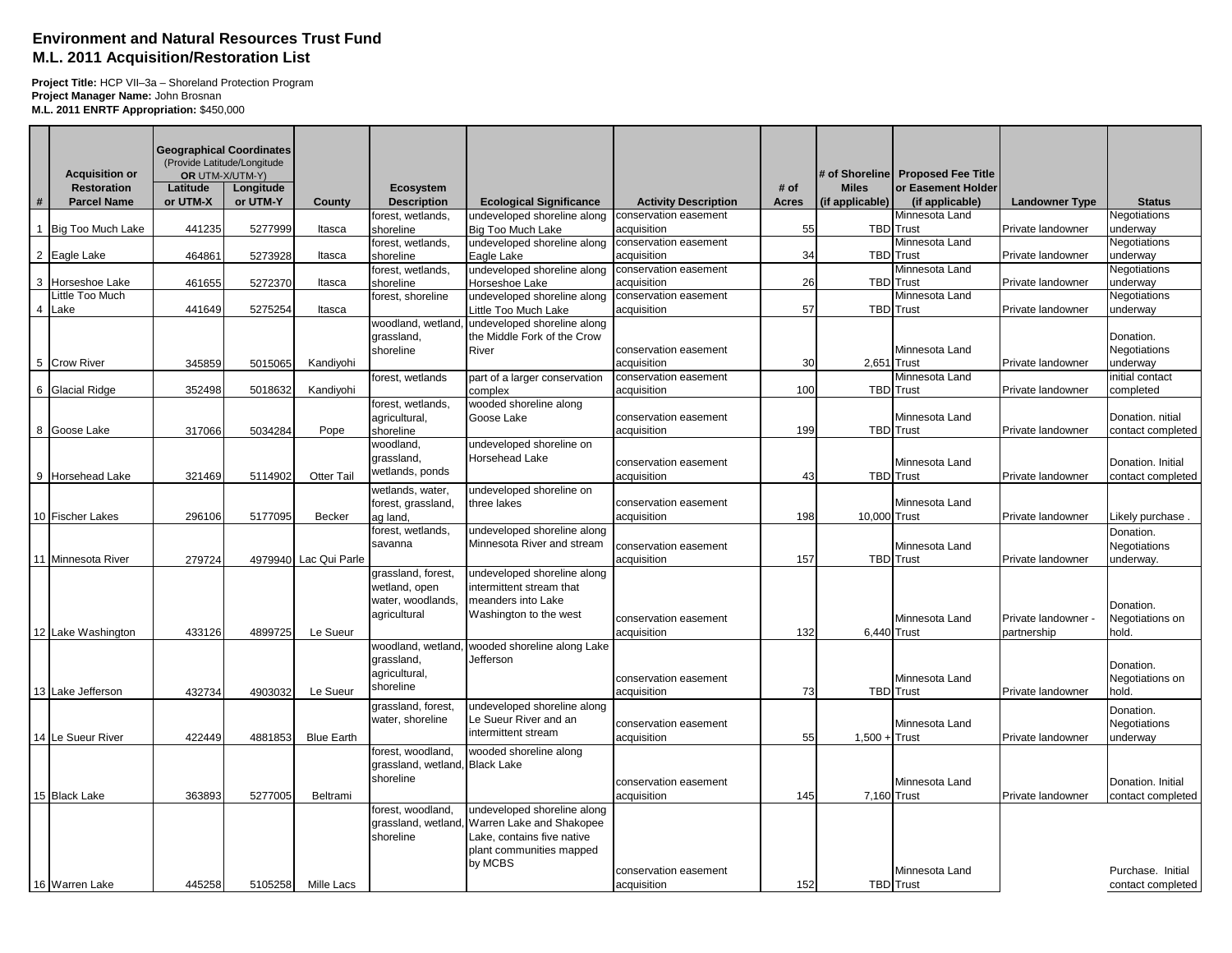|   | <b>Acquisition or</b><br><b>Restoration</b> | Latitude | <b>Geographical Coordinates</b><br>(Provide Latitude/Longitude<br>OR UTM-X/UTM-Y)<br>Longitude |                   |                                                                            |                                                                                                                           |                                      | # of  | <b>Miles</b>    | # of Shoreline   Proposed Fee Title<br>or Easement Holder |                       |                                                |
|---|---------------------------------------------|----------|------------------------------------------------------------------------------------------------|-------------------|----------------------------------------------------------------------------|---------------------------------------------------------------------------------------------------------------------------|--------------------------------------|-------|-----------------|-----------------------------------------------------------|-----------------------|------------------------------------------------|
| # | <b>Parcel Name</b>                          | or UTM-X | or UTM-Y                                                                                       | County            | <b>Ecosystem</b><br><b>Description</b>                                     | <b>Ecological Significance</b>                                                                                            | <b>Activity Description</b>          | Acres | (if applicable) | (if applicable)                                           | <b>Landowner Type</b> | <b>Status</b>                                  |
|   |                                             |          |                                                                                                |                   | forest, grassland,<br>wetland,<br>agriculture,<br>shoreline                | undeveloped shoreline along<br>the Zumbro River, contains<br>three native plant<br>communities mapped by                  |                                      |       |                 |                                                           |                       |                                                |
|   | 17 Zumbro Bottoms                           | 569622   | 4909748                                                                                        | Wabasha           |                                                                            | MCBS                                                                                                                      | conservation easement<br>acquisition | 250   |                 | Minnesota Land<br><b>TBD</b> Trust                        | Private landowner     | Donation. Initial<br>contact completed         |
|   |                                             |          |                                                                                                |                   | forest, woodland,<br>shoreline                                             | undeveloped shoreline along<br>grassland, wetland, Black Lake and Three Island<br>Lake                                    | conservation easement                |       |                 | Minnesota Land                                            |                       | Donation. Initial                              |
|   | 18 Black Lake                               | 363753   | 5276104                                                                                        | Beltrami          | forest, wetlands,<br>shoreline                                             | undeveloped shoreline along<br>Balsam Lake                                                                                | acquisition                          | 171   | $5,000 +$ Trust |                                                           | Private landowner     | contact completed                              |
|   | 19 Balsam Lake                              | 468792   | 5264534                                                                                        | Itasca            |                                                                            |                                                                                                                           | conservation easement<br>acquisition | 17    |                 | Minnesota Land<br><b>TBD</b> Trust                        | Private landowner     | Donation. Initial<br>contact completed         |
|   |                                             |          |                                                                                                |                   | forest, wetlands,<br>shoreline                                             | undeveloped shoreline along<br>Eagle Lake                                                                                 |                                      |       |                 |                                                           |                       |                                                |
|   | 20 Eagle Lake                               | 464446   | 5273851                                                                                        | Itasca            |                                                                            |                                                                                                                           | conservation easement<br>acquisition | 34    |                 | Minnesota Land<br><b>TBD</b> Trust                        | Private landowner     | Donation, Initial<br>contact completed         |
|   | 21 Jones Lake                               | 294004   | 5183327                                                                                        | <b>Becker</b>     | forest, woodland,<br>grassland,<br>wetlands,<br>agricultural,<br>shoreline | undeveloped shoreline along<br>Jones Lake and Otter Tail<br>River                                                         | conservation easement<br>acquisition | 80    |                 | Minnesota Land<br><b>TBD</b> Trust                        | Private landowner     | Donation. Initial<br>contact completed         |
|   | 22 Cedar Lake                               | 466341   | 4905054                                                                                        | Rice              | forest, shoreline                                                          | undeveloped island on Cedar<br>Lake containing three native<br>plant communities mapped<br>by MCBS                        | conservation easement<br>acquisition | 11    | $2,800 +$ Trust | Minnesota Land                                            | Private landowner     | Donation. Initial<br>contact completed         |
|   | 23 Blanche Lake                             | 293638   | 5139612                                                                                        | <b>Otter Tail</b> | forest, woodland,<br>wetland, grassland<br>agricultural,<br>shoreline      | adjacent to Glendalough<br>State Park and contains<br>undeveloped shoreline along<br>Blanche Lake                         | conservation easement<br>acquisition | 151   | $2,100+$ Trust  | Minnesota Land                                            | Private landowner     | Purchase, Initial<br>contact completed         |
|   |                                             |          |                                                                                                |                   | forest, woodland,<br>wetland, grassland,<br>shoreline                      | part of a larger conservation<br>complex along this part of the<br>Cannon River                                           | conservation easement                |       |                 | Minnesota Land                                            |                       | Purchase. Initial                              |
|   | 24 Cannon River                             | 479429   | 4908012                                                                                        | Rice              | forest, wetland,<br>agricultural,<br>shoreline                             | undeveloped shoreline along<br><b>Fischer and Albertson Lakes.</b><br>part of a complex                                   | acquisition<br>conservation easement | 68    | 2,000+Trust     | Minnesota Land                                            | Private landowner     | contact completed<br>Donation.<br>Negotiations |
|   | 25 Fischer Lakes                            | 295002   | 5177179                                                                                        | <b>Becker</b>     |                                                                            |                                                                                                                           | acquisition                          | 58    | 5,313 Trust     |                                                           | Private landowner     | underway                                       |
|   |                                             |          |                                                                                                |                   | forest, wetland,<br>grassland,<br>shoreline                                | undeveloped shoreline along<br>Albertson Lake, a shallow<br>lake key habitat for species in<br>greatest conservation need | conservation easement                |       |                 | Minnesota Land                                            |                       | Donation.<br>Negotiations                      |
|   | 26 Fischer Lakes                            | 294740   | 5177646                                                                                        | Becker            | forest, wetland,<br>agricultural,<br>shoreline                             | encompasses the entire<br>shoreline along Bass Lake                                                                       | acquisition                          | 37    | 1,116 Trust     |                                                           | Private landowner     | underway<br>Donation.                          |
|   | 27 Fischer Lakes                            | 295870   | 5177558                                                                                        | Becker            |                                                                            |                                                                                                                           | conservation easement<br>acquisition | 53    | 2,617 Trust     | Minnesota Land                                            | Private landowner     | Negotiations<br>underway                       |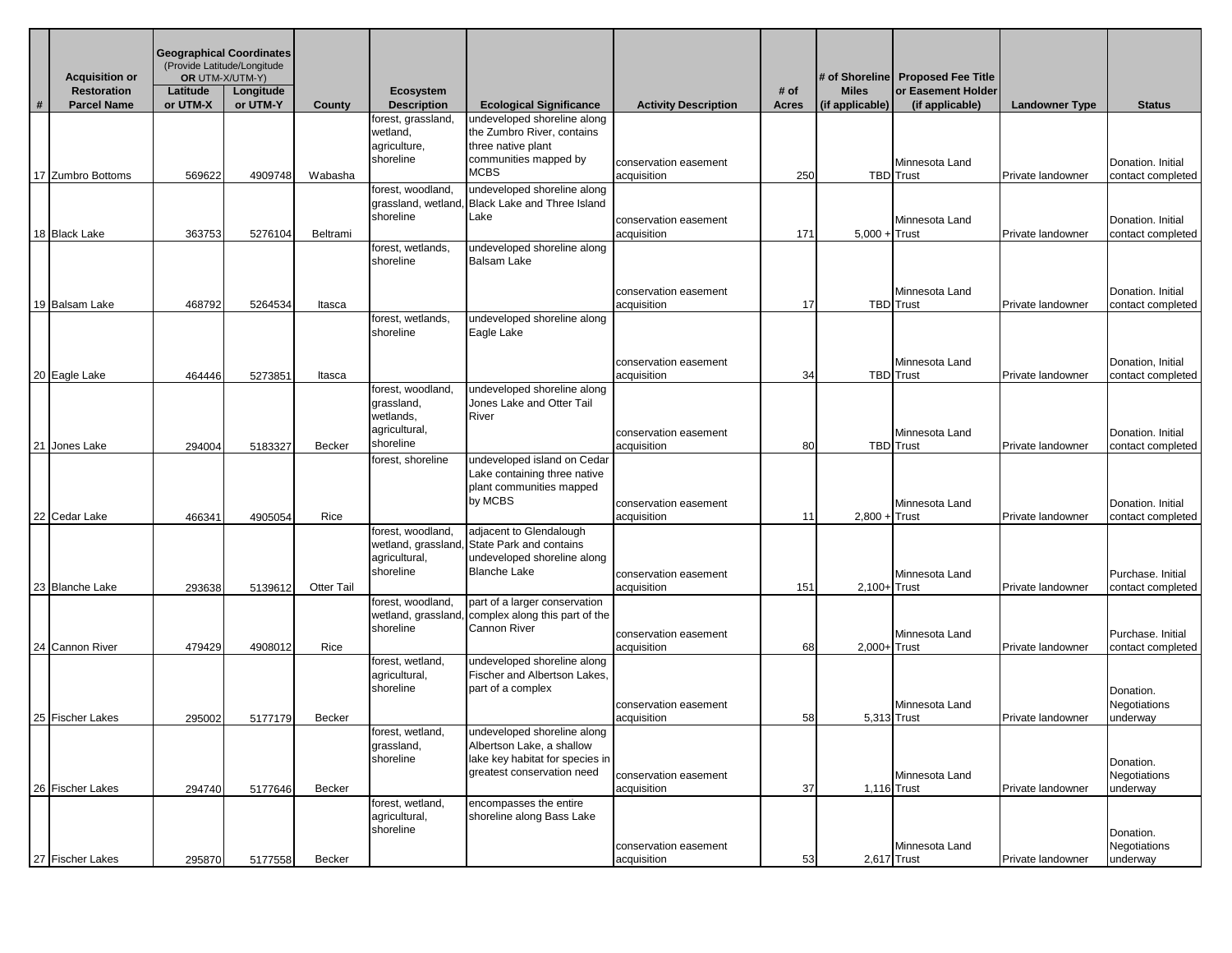| <b>Acquisition or</b><br><b>Restoration</b><br>#<br><b>Parcel Name</b> | Latitude<br>or UTM-X | <b>Geographical Coordinates</b><br>(Provide Latitude/Longitude<br><b>OR UTM-X/UTM-Y)</b><br>Longitude<br>or UTM-Y | County            | Ecosystem<br><b>Description</b>                | <b>Ecological Significance</b>                                                                                                                                                                                                | <b>Activity Description</b>          | # of<br>Acres | <b>Miles</b><br>(if applicable) | # of Shoreline Proposed Fee Title<br>lor Easement Holder<br>(if applicable) | <b>Landowner Type</b> | <b>Status</b>                         |
|------------------------------------------------------------------------|----------------------|-------------------------------------------------------------------------------------------------------------------|-------------------|------------------------------------------------|-------------------------------------------------------------------------------------------------------------------------------------------------------------------------------------------------------------------------------|--------------------------------------|---------------|---------------------------------|-----------------------------------------------------------------------------|-----------------------|---------------------------------------|
|                                                                        |                      |                                                                                                                   |                   | forest, wetland,<br>agricultural,<br>shoreline | undeveloped shoreline along<br><b>Fischer and Gray Lakes</b>                                                                                                                                                                  |                                      |               |                                 |                                                                             |                       | Donation.                             |
| 28 Fischer Lakes                                                       | 295717               | 5176581                                                                                                           | <b>Otter Tail</b> |                                                |                                                                                                                                                                                                                               | conservation easement<br>acquisition | 88            | 4,045 Trust                     | Minnesota Land                                                              | Private landowner     | Negotiations<br>underway              |
| 29 Fischer Lakes                                                       | 295440               | 5177646                                                                                                           | Becker            | forest, wetland,<br>agricultural,<br>shoreline | undeveloped shoreline along<br>Albertson and Fischer Lakes                                                                                                                                                                    | conservation easement<br>acquisition | 108           |                                 | Minnesota Land<br>4.006 Trust                                               | Private landowner     | Donation.<br>Negotiations<br>underway |
| under the 2011 phase may be moved to future phases.                    |                      |                                                                                                                   |                   |                                                | NOTES: The above list includes projects the Minnesota Land Trust currently is considering. Other projects may be added to the list as new landowners are contacted. Some projects on the list will not be completed. Projects |                                      |               |                                 |                                                                             |                       |                                       |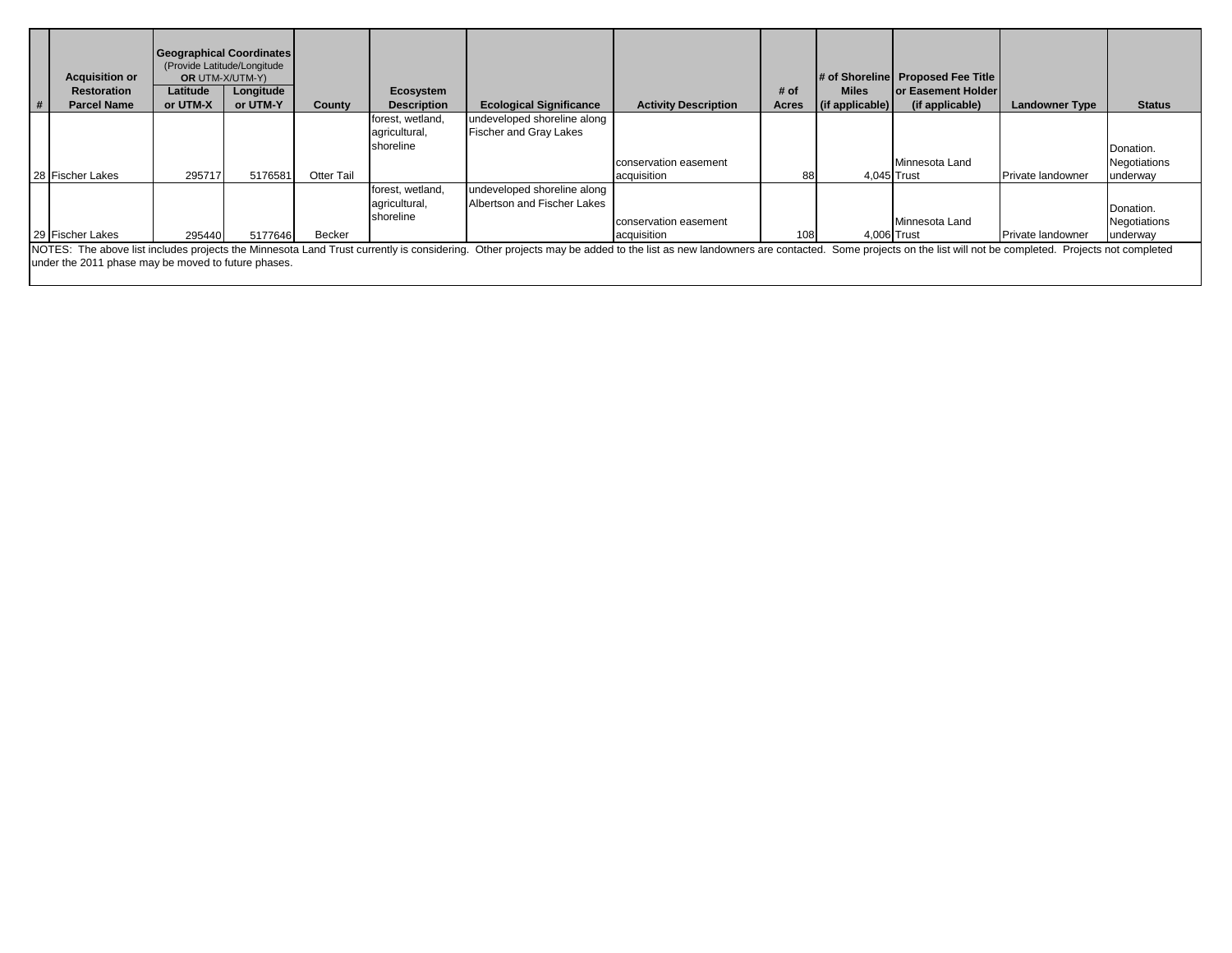# **ENVIRONMENT AND NATURAL RESOURCES TRUST FUND M.L. 2011 Potential Project Summaries**

**Project Title:** HCP VII–3a – Shoreland Protection Program **Project Manager Name:** John Brosnan **M.L. 2011 ENRTF Appropriation:** \$450,000

\*highlighted text signifies a completed project.

# **PROJECT: Big Too Much Lake**

- **Conservation Values/Public Benefit:** This 55-acre property in Itasca County contains relatively natural and undisturbed habitats of forest and wetlands that support a large array of terrestrial and aquatic wildlife species. The property also contains extensive shoreline along Big Too Much Lake and lies adjacent to Chippewa National Forest to the north.
- **Landowner Information:** The property is owned by a private landowner.
- **Easement Summary:** We anticipate this project will be a donated conservation easement. The terms of this easement are still being negotiated.

# **PROJECT: Eagle Lake**

- **Conservation Values/Public Benefit:** This 34-acre property in Itasca County contains relatively natural and undisturbed habitats of forest and wetlands that provide habitat for a variety of wildlife species. The property also contains shoreline along Eagle Lake and connects two pieces of George Washington State Forest, creating a larger corridor of protected forest.
- **Landowner Information:** The property is owned by a private landowner.
- **Easement Summary:** We anticipate this project will be a donated conservation easement. The terms of this easement are still being negotiated.

# **PROJECT: Horseshoe Lake**

- **Conservation Values/Public Benefit:** This 26-acre property in Itasca County contains relatively natural and undisturbed habitats of forest and wetlands that support a large array of terrestrial and aquatic wildlife species. The property also contains shoreline along Horseshoe Lake and connects to George Washington State Forest at the southwest corner of the property.
- **Landowner Information:** The property is owned by a private landowner.
- **Easement Summary:** We anticipate this project will be a donated conservation easement. The terms of this easement are still being negotiated.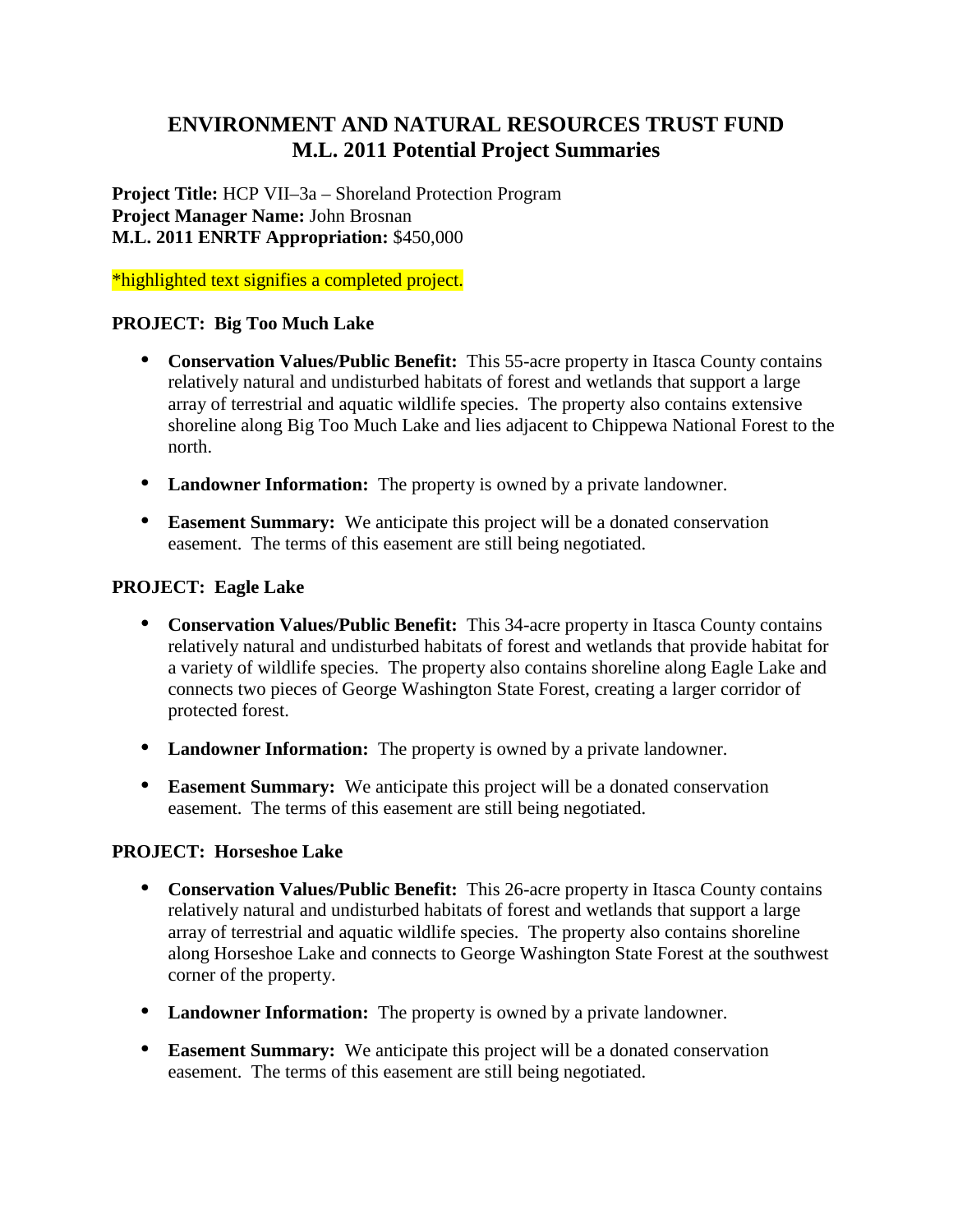# **PROJECT: Little Too Much Lake**

- **Conservation Values/Public Benefit:** This 57-acre property in Itasca County contains relatively natural and undisturbed plant communities of forest and wetlands that provide habitat for a variety of wildlife species. The property also contains shoreline along Little Too Much Lake and lies adjacent to Chippewa National Forest to the north and east.
- **Landowner Information:** The property is owned by a private landowner.
- **Easement Summary:** We anticipate this project will be a donated conservation easement. The terms of this easement are still being negotiated.

# **PROJECT: Crow River**

- **Conservation Values/Public Benefit:** This 30-acre property in Kandiyohi County contains relatively natural and undisturbed habitats of wetlands, woodlands and grasslands that support a large variety of fish, wildlife and plants, including the shorteared owl, Blanding's turtle, and a variety of migratory songbirds. Additionally, the wetlands and undeveloped shoreline along the Middle Fork of the Crow River help maintain the water quality and ecological integrity of the river and nearby Nest Lake.
- Landowner Information: The property is owned by a private landowner.
- **Easement Summary:** This project will be a donated conservation easement. The easement will prohibit division of the property, prohibit agricultural use, and limit residential use to the one existing home.

# **PROJECT: Glacial Ridge**

- **Conservation Values/Public Benefit:** This 100-acre property in Kandiyohi County contains relatively natural and undisturbed habitats of forest, wetlands and ponds that support a large variety of terrestrial and aquatic species, including migratory birds. The property also contains an extensive amount of basswood – bur oak forest, a native plant community identified by the Minnesota County Biological Survey. Additionally, the property lies in an area of prior protection work by the Land Trust, and lies adjacent to an existing conservation easement.
- **Landowner Information:** The property is owned by a private landowner.
- **Easement Summary:** This project will be a donated conservation easement. The terms of this easement are still being negotiated.

# **PROJECT: Goose Lake**

 **Conservation Values/Public Benefit:** This 199-acre property in Pope County contains relatively natural and undisturbed habitats of forest and wetlands that provide habitat for a variety of wildlife and aquatic species. The property also contains undeveloped, wooded shoreline along Goose Lake, a natural environment lake.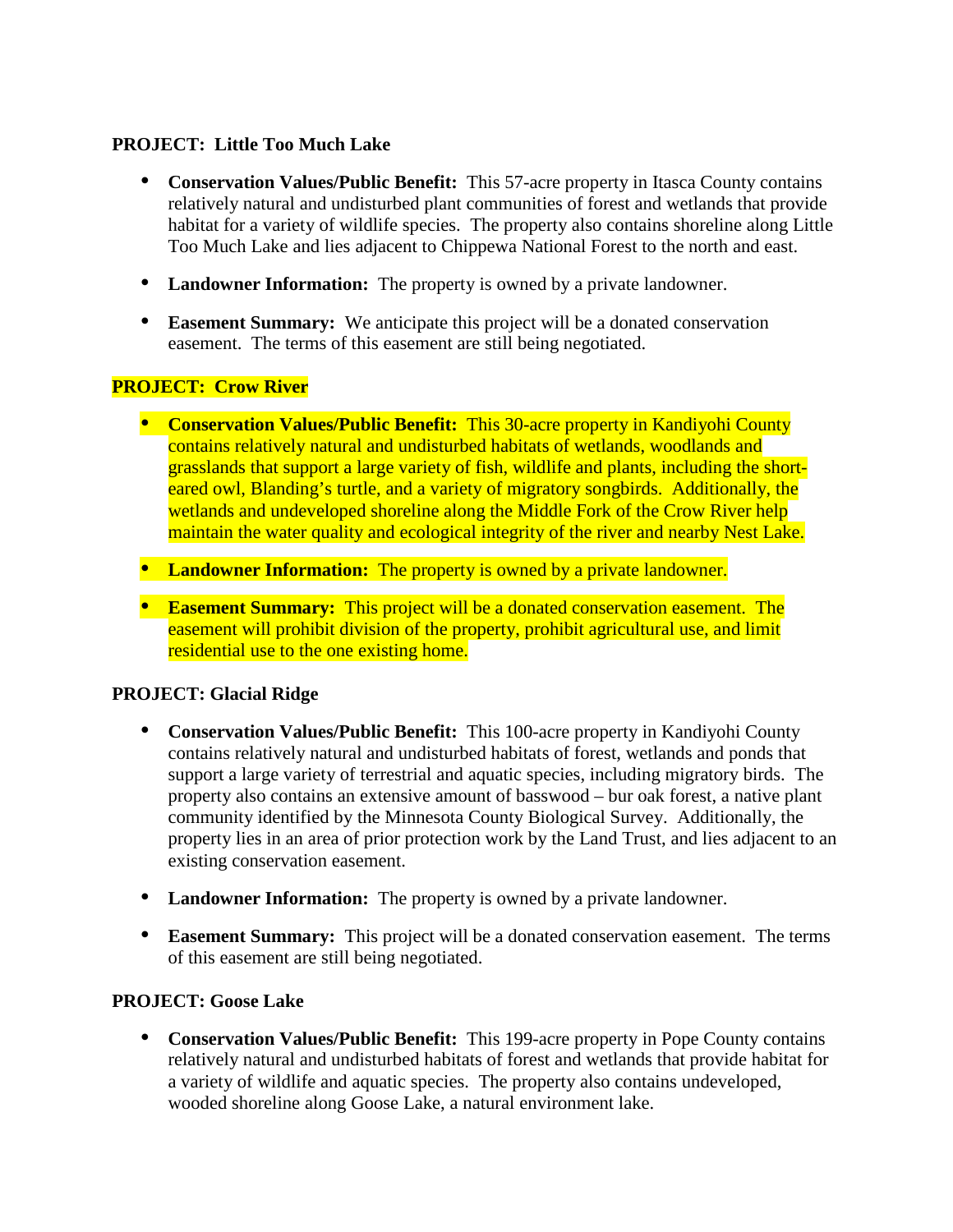- **Landowner Information:** The property is owned by a private landowner.
- **Easement Summary:** This project will be a donated conservation easement. The terms of this easement are still being negotiated.

# **PROJECT: Horsehead Lake**

- **Conservation Values/Public Benefit:** This 43-acre property in Otter Tail County contains relatively natural and undisturbed habitats of woodland, grassland, wetlands and ponds that support a large variety of terrestrial and aquatic species, including migratory birds. The property also contains undeveloped shoreline along Horsehead Lake.
- **Landowner Information:** The property is owned by a private landowner.
- **Easement Summary:** This project will be a donated conservation easement. The terms of this easement are still being negotiated.

# **PROJECT: Fischer Lakes**

- **Conservation Values/Public Benefit:** 199-acre property in Becker County contains relatively natural and undisturbed habitats of forest, wetlands and a pond that support a large variety of terrestrial and aquatic species. The property is incredibly unique in that it contains over 15,968 feet of undeveloped shoreline along Fischer Lake and Murphy Lake.
- Landowner Information: The property is owned by a private landowner.
- **Easement Summary:** This project likely will be a purchased easement. The terms of this easement are still being negotiated.

# **PROJECT: Minnesota River**

- **Conservation Values/Public Benefit:** This 157-acre property in Lac Qui Parle County contains relatively natural and undisturbed habitats of forest, wetlands, grasslands, woodlands and a pond that provide habitat for a variety of species. The property also contains undeveloped shoreline along the Minnesota River and one of its tributaries. The southern dry hill prairie on the property has been identified as a significant native plant community by the Minnesota County Biological Survey.
- **Landowner Information:** The property is owned by a private landowner.
- **Easement Summary:** This project will be a donated conservation easement. The terms of this easement are still being negotiated.

# **PROJECT: Lake Washington**

 **Conservation Values/Public Benefit:** This 132-acre property in Le Sueur County contains relatively natural and undisturbed habitats of forest, woodlands, wetlands,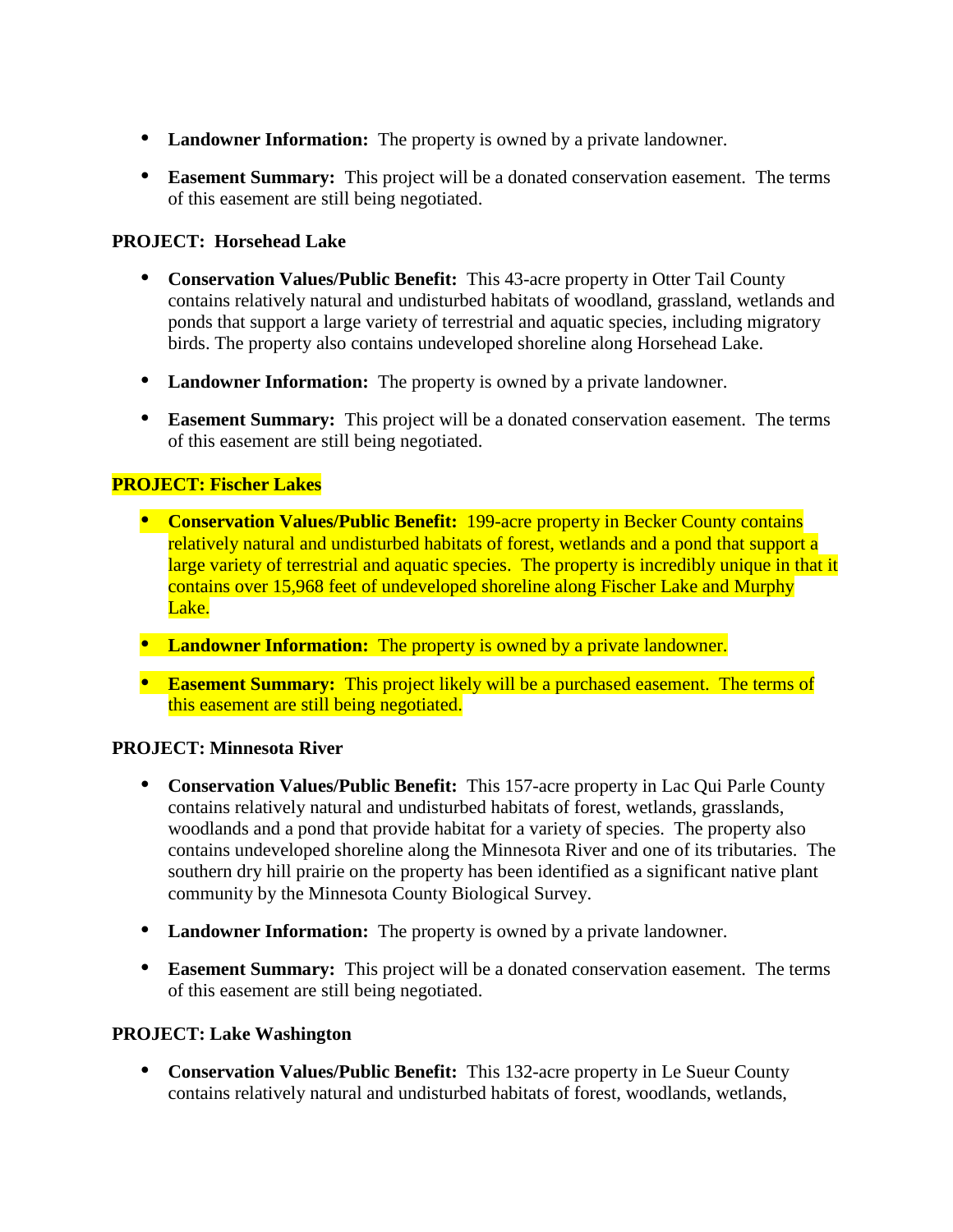grasslands and ponds that support a large variety of terrestrial and aquatic species. The property also contains undeveloped shoreline along a stream that eventually flows into Lake Washington.

- **Landowner Information:** The property is owned by a private landowner.
- **Easement Summary:** This project will be a donated conservation easement. The terms of this easement are still being negotiated.

# **PROJECT: Lake Jefferson**

- **Conservation Values/Public Benefit:** This 73-acre property in Le Sueur County contains relatively natural and undisturbed habitats of woodlands, wetlands, grasslands and ponds that support a large variety of terrestrial and aquatic species. The property also contains undeveloped wooded shoreline along Lake Jefferson and lies adjacent to Bur Oak Wildlife Management Area to the west.
- **Landowner Information:** The property is owned by a private landowner.
- **Easement Summary:** This project will be a donated conservation easement. The terms of this easement are still being negotiated.

# **PROJECT: LeSueur River**

- **Conservation Values/Public Benefit:** This 55-acre property in Blue Earth County contains relatively natural and undisturbed habitats of grassland and forest that support a variety of wildlife. The sugar maple – basswood forest on the property has been identified as a significant native plant community by the Minnesota County Biological Survey. The property also contains undeveloped shoreline along the Le Sueur River and one of its tributaries.
- **Landowner Information:** The property is owned by a private landowner.
- **Easement Summary:** This project will be a donated conservation easement. The terms of this easement are still being negotiated.

# **PROJECT: Black Lake**

- **Conservation Values/Public Benefit:** This 145-acre property in Beltrami County contains relatively natural and undisturbed habitats of forest, woodland, wetland and grassland that support a large variety of wildlife. The property also contains over 7,000 feet of undeveloped shoreline along Black Lake and lies adjacent to Three Island Lake County Park to the east.
- **Landowner Information:** The property is owned by a private landowner.
- **Easement Summary:** This project will be a donated conservation easement. The terms of this easement are still being negotiated.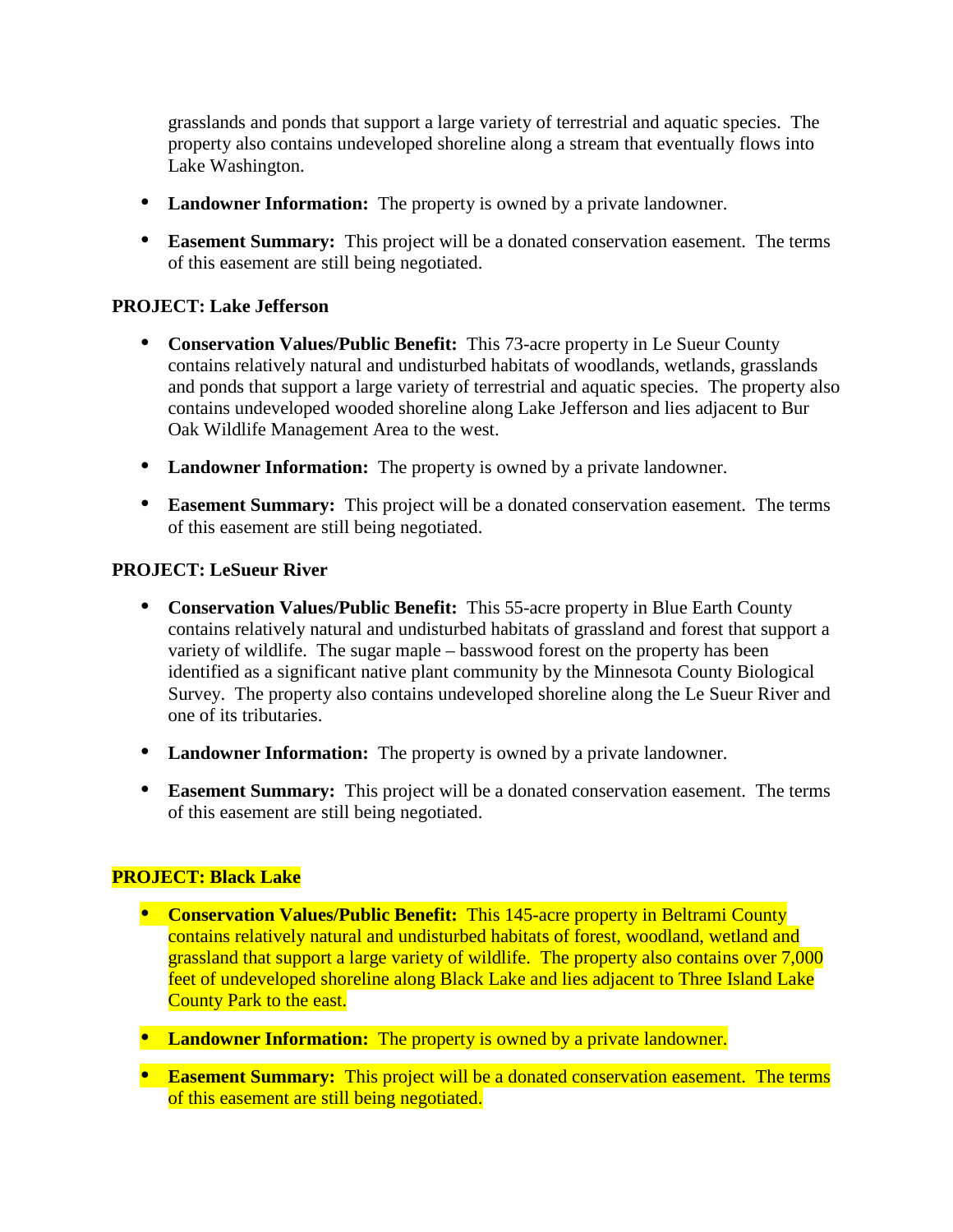# **PROJECT: Zumbro Bottoms**

- **Conservation Values/Public Benefit:** This 250-acre property in Wabasha County contains relatively natural and undisturbed habitats of forest, wetlands and grassland that support a large variety of wildlife. The property also contains an extensive amount of undeveloped shoreline along Zumbro River and its tributaries. The southern dry-mesic oak forest, silver maple - green ash – cottonwood terrace forest, and the elm – ash – basswood forest have all been identified as significant native plant communities by the Minnesota County Biological Survey. The property also lies adjacent to Richard J. Dorer hardwood Forest to the south.
- **Landowner Information:** The property is owned by a private landowner.
- **Easement Summary:** This project will be a donated conservation easement. The terms of this easement are still being negotiated.

# **PROJECT: Warren Lake**

- **Conservation Values/Public Benefit:** This 152-acre property in Mille Lacs County is adjacent to Mille Lacs Kathio State Park and contains relatively natural and undisturbed habitats of forest, woodland, wetland and grassland that support a large variety of wildlife. The property also contains undeveloped shoreline along both Warren Lake and Shakopee Lake. The sedge meadow, alder swamp, willow-dogwood shrub swamp, northern conifer swamp and red oak-basswood forest on the property have all been identified as significant native plant communities by the Minnesota County Biological Survey.
- **Landowner Information:** The property is owned by a private non-profit organization (church).
- **Easement Summary:** This project likely will be a purchased conservation easement. The terms of this easement are still being negotiated.

# **PROJECT: Balsam Lake**

- **Conservation Values/Public Benefit:** This 17-acre property in Itasca County contains relatively natural and undeveloped habitats of forest and wetlands that support a variety of wildlife. The property also contains undeveloped shoreline along Balsam Lake.
- **Landowner Information:** The property is owned by a private landowner.
- **Easement Summary:** This project will be a donated conservation easement. The terms of this easement are still being negotiated.

# **PROJECT: Eagle Lake**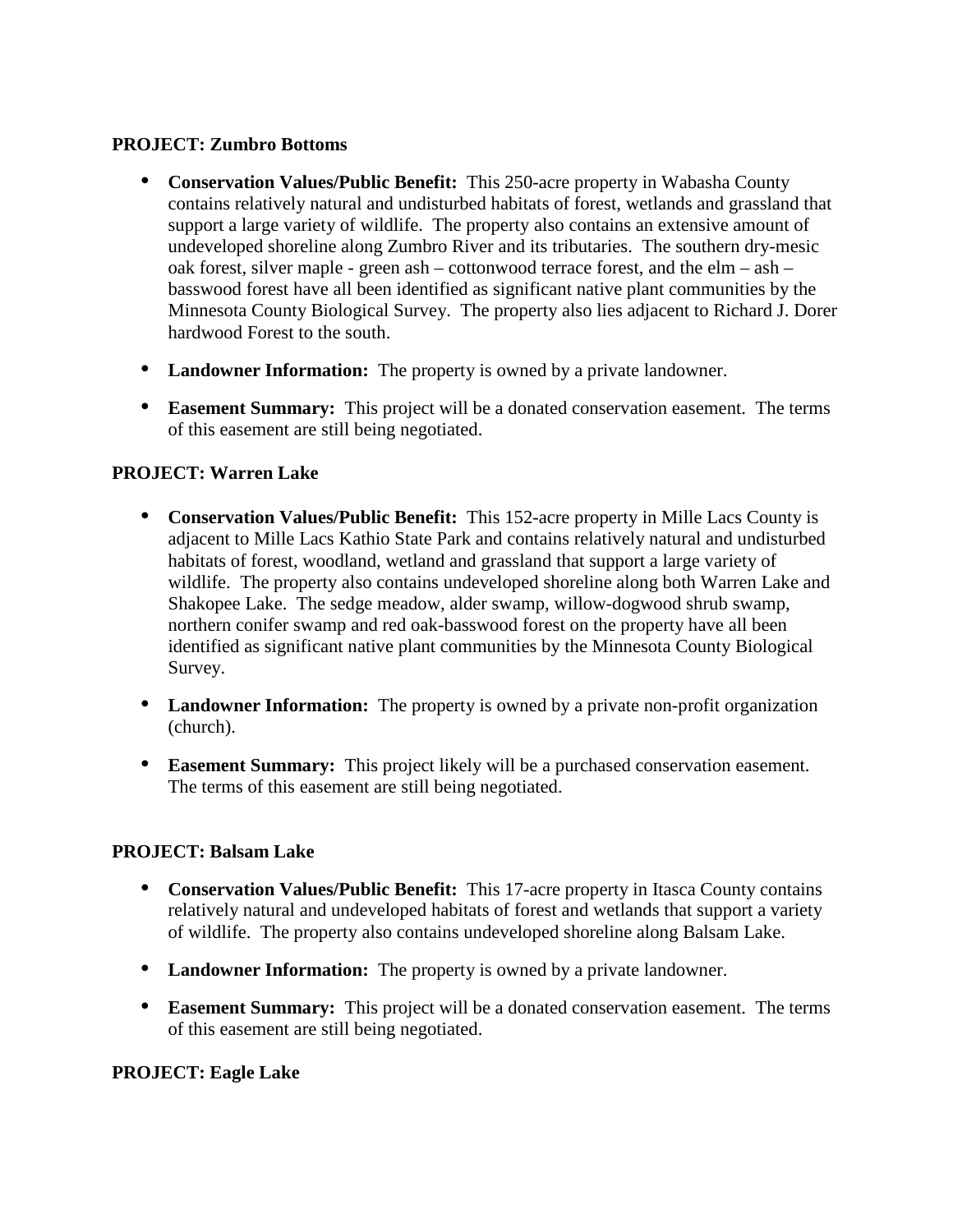- **Conservation Values/Public Benefit:** This 34-acre property in Itasca County contains relatively natural and undisturbed habitats of hardwood and conifer forests, and wetlands that support a large variety of wildlife. The property also contains over 1,000 feet of undeveloped shoreline along Eagle Lake.
- **Landowner Information:** The property is owned by a private landowner.
- **Easement Summary:** This project will be a donated conservation easement. The terms of this easement are still being negotiated.

# **PROJECT: Jones Lake**

- **Conservation Values/Public Benefit:** This 80-acre property in Becker County contains relatively natural and undisturbed habitats of upland forest, shallow marsh, bogs, and shrub swamp. The property also contains over 1,000 feet of shoreline along Jones Lake and more than 2,000 feet of shoreline along both sides of Otter Tail River. Additionally, the property contains significant native plant communities of aspen-birch-fir forest and sedge meadow as identified by the Minnesota County Biological Survey.
- **Landowner Information:** The property is owned by a private landowner.
- **Easement Summary:** This project will be a donated conservation easement. The terms of this easement are still being negotiated.

# **PROJECT: Cedar Lake**

- **Conservation Values/Public Benefit:** This 11-acre island property in Rice County is located on Cedar Lake and contains relatively natural and undisturbed habitats of hardwood forest and cobble beach shoreline. The sugar maple forest, silver maple-green ash-cottonwood terrace forest and gravel/cobble beach on the property have all been identified as significant native plant communities by the Minnesota County Biological Survey. Additionally, the Minnesota County Biological Survey has also identified the property as part of a site of high biodiversity significance.
- **Landowner Information:** The property is owned by a private landowner.
- **Easement Summary:** This project will be a donated conservation easement. The terms of this easement are still being negotiated.

# **PROJECT: Blanche Lake**

- **Conservation Values/Public Benefit:** This 151-acre property in Otter Tail County contains relatively natural and undisturbed habitats of forest, woodland, wetland and grassland that support a large variety of wildlife. The property also contains over 2,100 feet of undeveloped shoreline along Blanche Lake and lies adjacent to Glendalough State Park to the south.
- Landowner Information: The property is owned by a private landowner.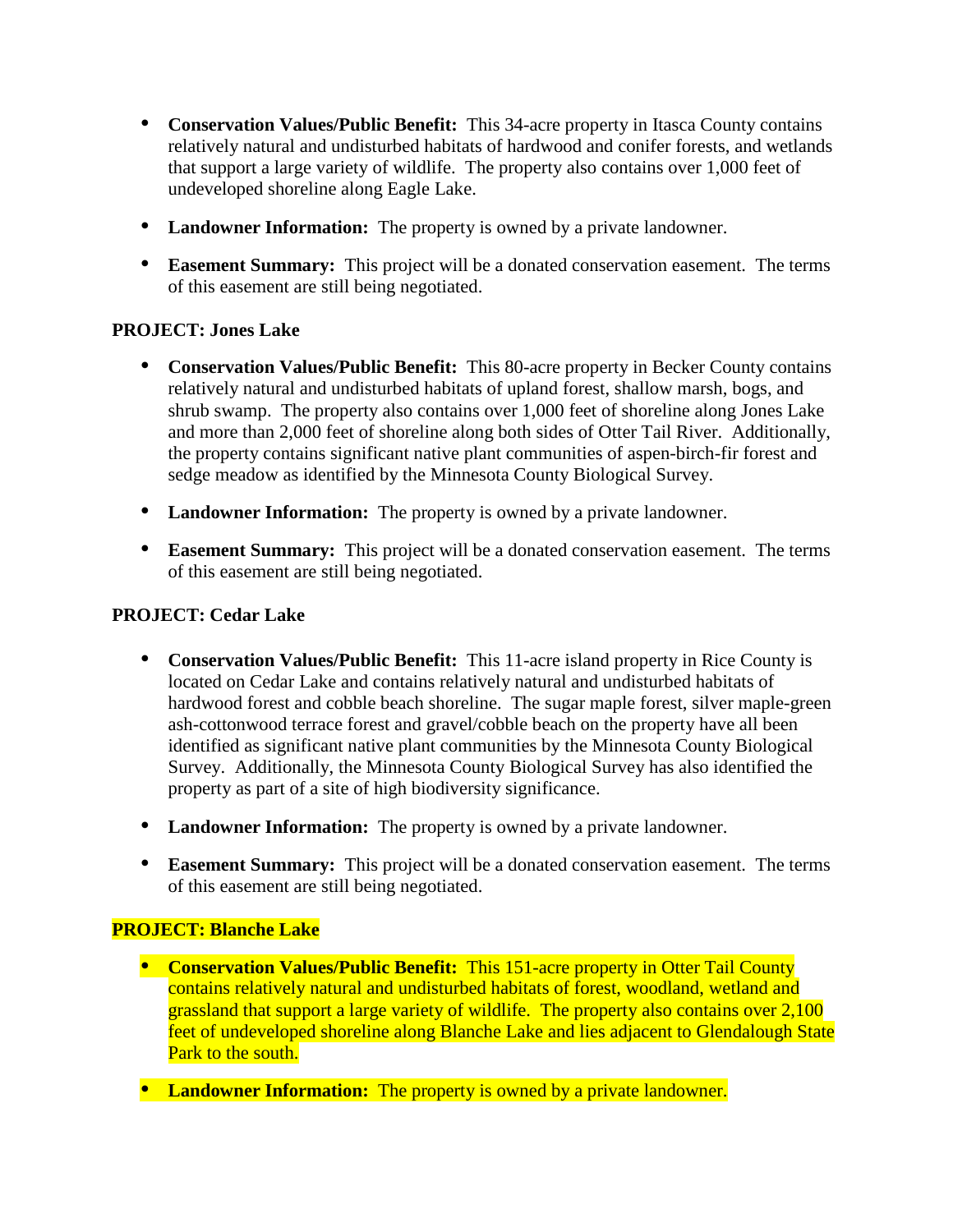**Easement Summary:** This project likely will be a purchased conservation easement. The terms of this easement are still being negotiated.

# **PROJECT: Cannon River**

- **Conservation Values/Public Benefit:** This 68-acre property in Rice County contains relatively natural and undisturbed habitats of forest, woodlands, wetlands and grassland that support a large variety of wildlife. The property also contains more than 2,000 feet of undeveloped shoreline along the Cannon River. The property also lies across the river from The Nature Conservancy's Trout Lily Preserve and is located a little over half a mile upstream from Cannon River Trout Lily SNA.
- **Landowner Information:** The property is owned by a private landowner.
- **Easement Summary:** This project likely will be a purchased conservation easement. The terms of this easement are still being negotiated.

# **PROJECT: Fischer Lakes**

- **Conservation Values/Public Benefit:** This 58- acre property in Becker County contains relatively natural and undisturbed habitats of forest, wetlands and grasslands support a large variety of terrestrial and aquatic species. The property contains over 4,835 feet of undeveloped shoreline along Fischer and Albertson lakes and is part of a larger land protection complex.
- Landowner Information: The property is owned by a private landowner.
- **Easement Summary:** This project will be a donated conservation easement. The terms of this easement are still being negotiated.

# **PROJECT: Fischer Lakes**

- **Conservation Values/Public Benefit:** This 37-acre property in Becker County contains relatively natural and undisturbed habitats of forest, wetlands and grasslands support a large variety of terrestrial and aquatic species. The property contains over 1,126 feet of undeveloped shoreline along Albertson Lake and is part of a larger land protection complex.
- Landowner Information: The property is owned by a private landowner.
- **Easement Summary:** This project will be a donated conservation easement. The terms of this easement are still being negotiated.

# **PROJECT: Fischer Lakes**

**Conservation Values/Public Benefit:** This 52-acre property in Becker County contains relatively natural and undisturbed habitats of forest, wetlands and grasslands support a large variety of terrestrial and aquatic species. The property contains over 2,617 feet of undeveloped shoreline along Bass Lake and is part of a larger land protection complex.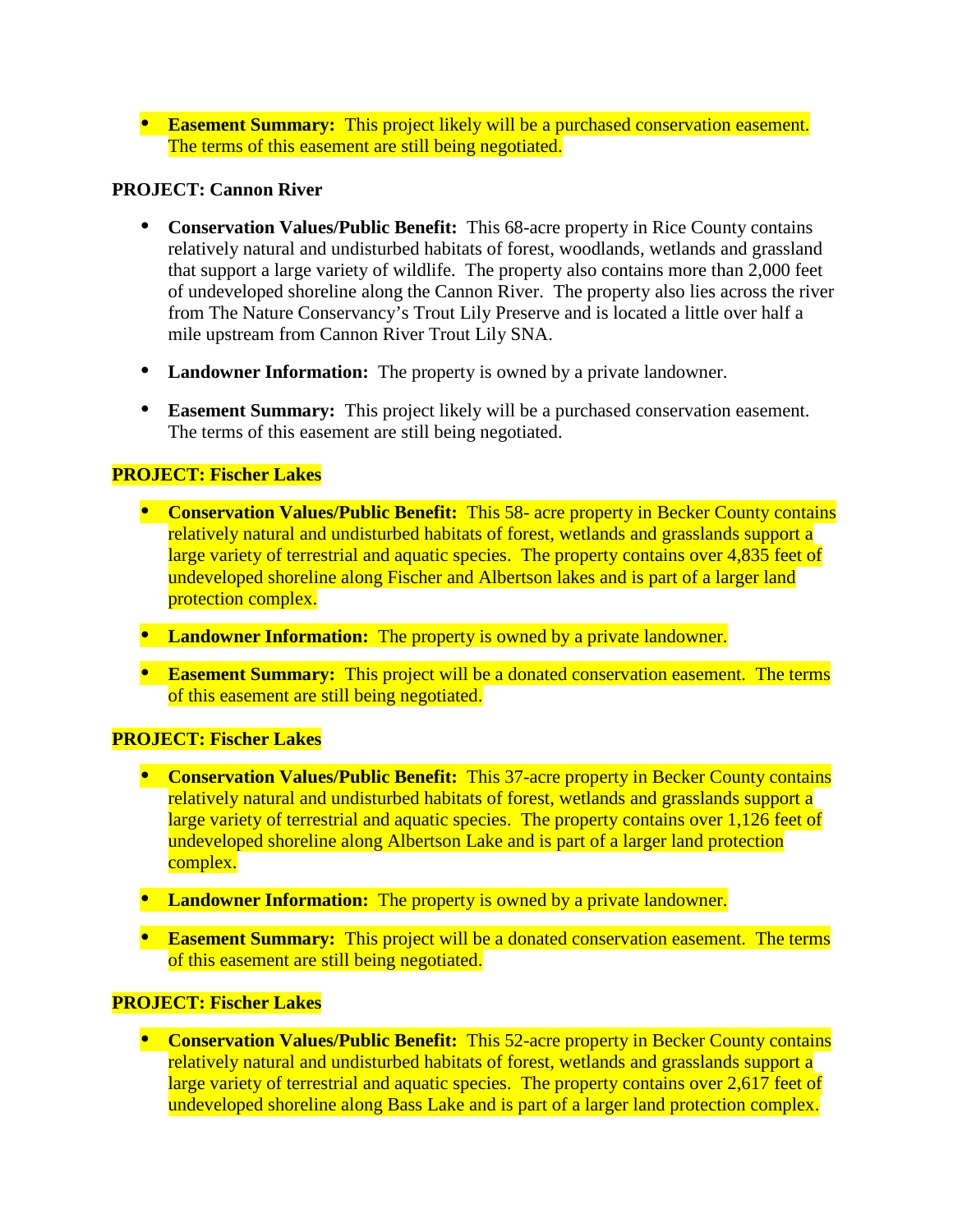- Landowner Information: The property is owned by a private landowner.
- **Easement Summary:** This project will be a donated conservation easement. The terms of this easement are still being negotiated.

# **PROJECT: Fischer Lakes**

- **Conservation Values/Public Benefit:** This 71-acre property in Ottertail County contains relatively natural and undisturbed habitats of forest, wetlands and haylands support a large variety of terrestrial and aquatic species. The property contains over 3,175 feet of undeveloped shoreline along Fischer and Gray Lakes and is part of a larger land protection complex.
- Landowner Information: The property is owned by a private landowner.
- **Easement Summary:** This project will be a donated conservation easement. The terms of this easement are still being negotiated.

# **PROJECT: Fischer Lakes**

- **Conservation Values/Public Benefit:** This 108-acre property in Becker County contains relatively natural and undisturbed habitats of forest, wetlands and haylands support a large variety of terrestrial and aquatic species. The property contains over 4,006 feet of undeveloped shoreline along Fischer Lake, and a pond, and is part of a larger land protection complex.
- **Landowner Information:** The property is owned by a private landowner.
- **Easement Summary:** This project will be a donated conservation easement. The terms of this easement are still being negotiated.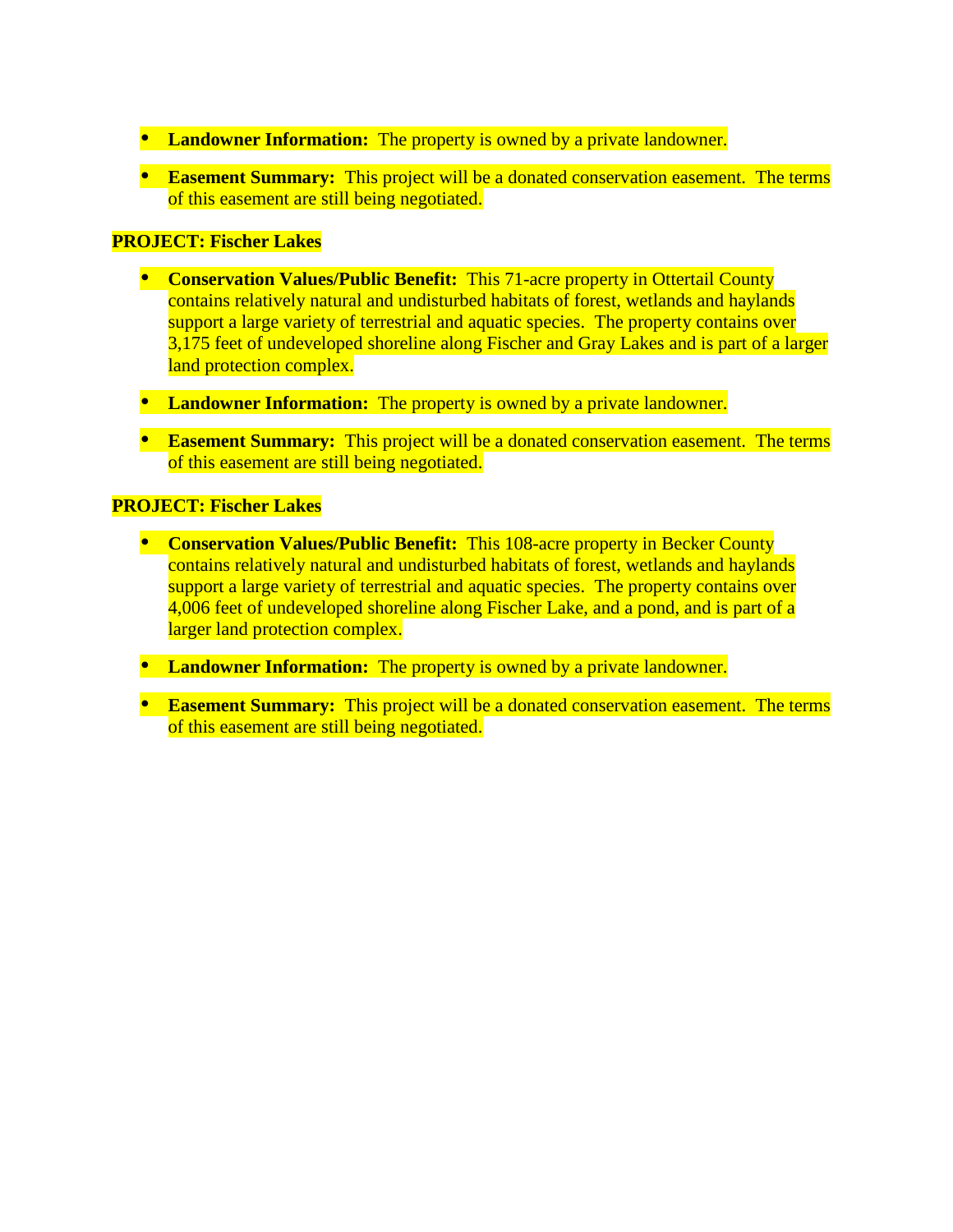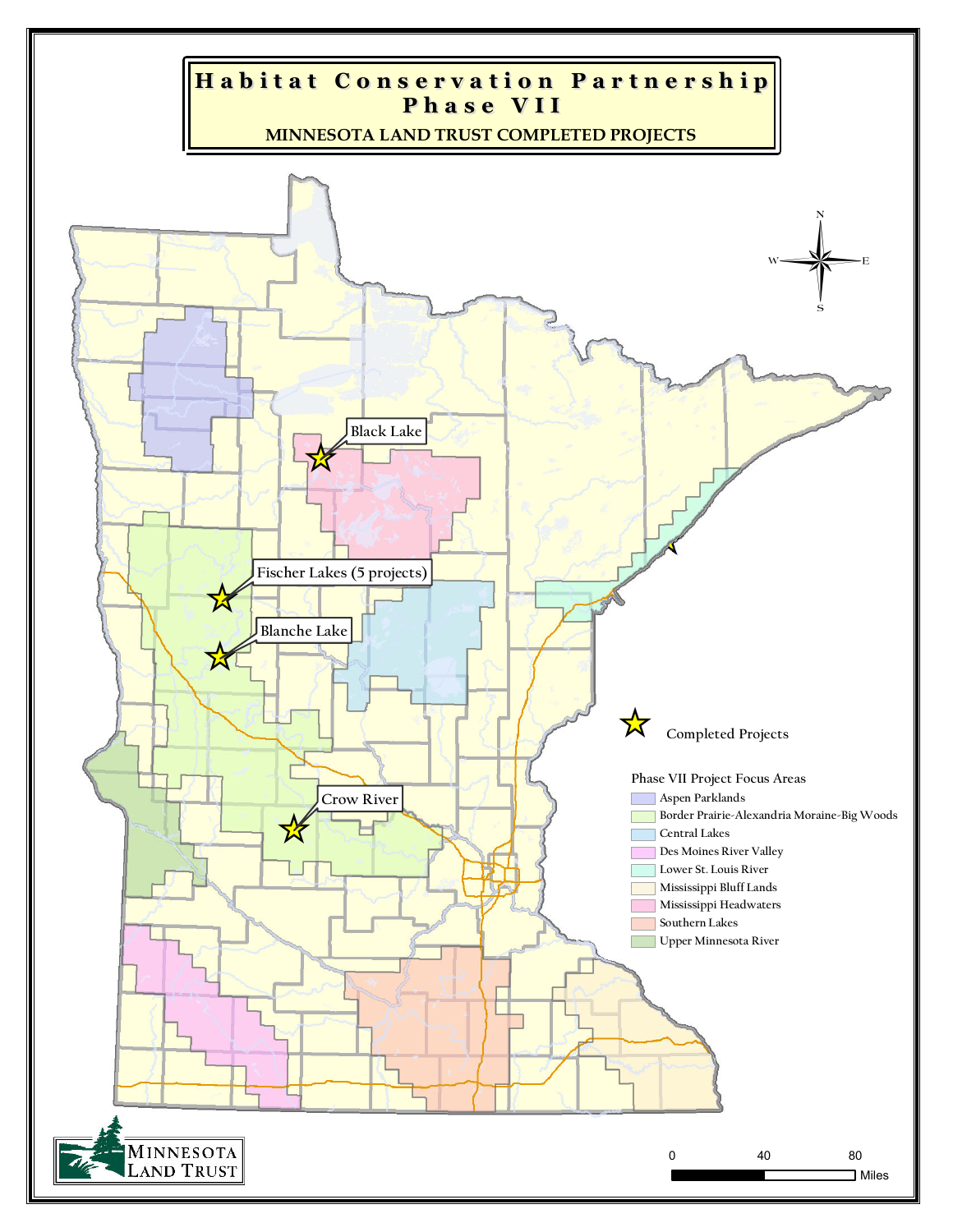# **Fergus Falls Journal!**

# **Glendalough complex to grow by 48 acres**

Published 10:49am Thursday, January 31, 2013

"It's the next best thing to having that area be park land."

That's the reaction of Glendalough State Park Manager Jeff Wiersma when asked for his assessment of a new conservation easement located adjacent to the park. Forty-eight acres of land located adjacent to Glendalough State Park in Otter Tail County is protected from development forever, through the efforts of the Minnesota Land Trust and funds from the Minnesota state lottery.

The Walvatne family has farmed the property for over 65 years, first raising cattle and then focusing on field crops. Reuben Walvatne has lived on the property his entire life, and worked the farm with his brother Joseph. He's happy about being able to protect his family property with a conservation easement, saying with a smile, "It gives the trees some credit for being there." Through the terms of the easement, the property will remain undeveloped into perpetuity, and will remain in private ownership.

This conservation easement is particularly significant because it extends the natural characteristics of Glendalough State Park's northern boundary, on a lake that has already experienced considerable shoreline development. This new easement joins three that are already in place on the park's eastern boundary along Lake Emma. All told, the four easements add well over two miles of undeveloped shoreline to the park's nine miles of shoreline. The 900+ acres of undeveloped land protected by the area conservation easements effectively increases the wildlife habitat of the park by a third.

The undeveloped and natural character of the Walvatne property provides significant habitat for a variety of fish, wildlife and plants, including the short-eared owl, the American badger, the common snapping turtle, and a variety of migratory waterfowl and songbirds. In addition, protecting the shoreline helps to maintain water quality and the ecological integrity of the lake.

According to , "Blanche Lake is already very developed; this provides relief from that development and will be appreciated by other lakeshore owners," Wiersma said. "Developers like to put houses and condos next to state parks because they get this great view of undeveloped land, but the park visitors don't end up with such a good view.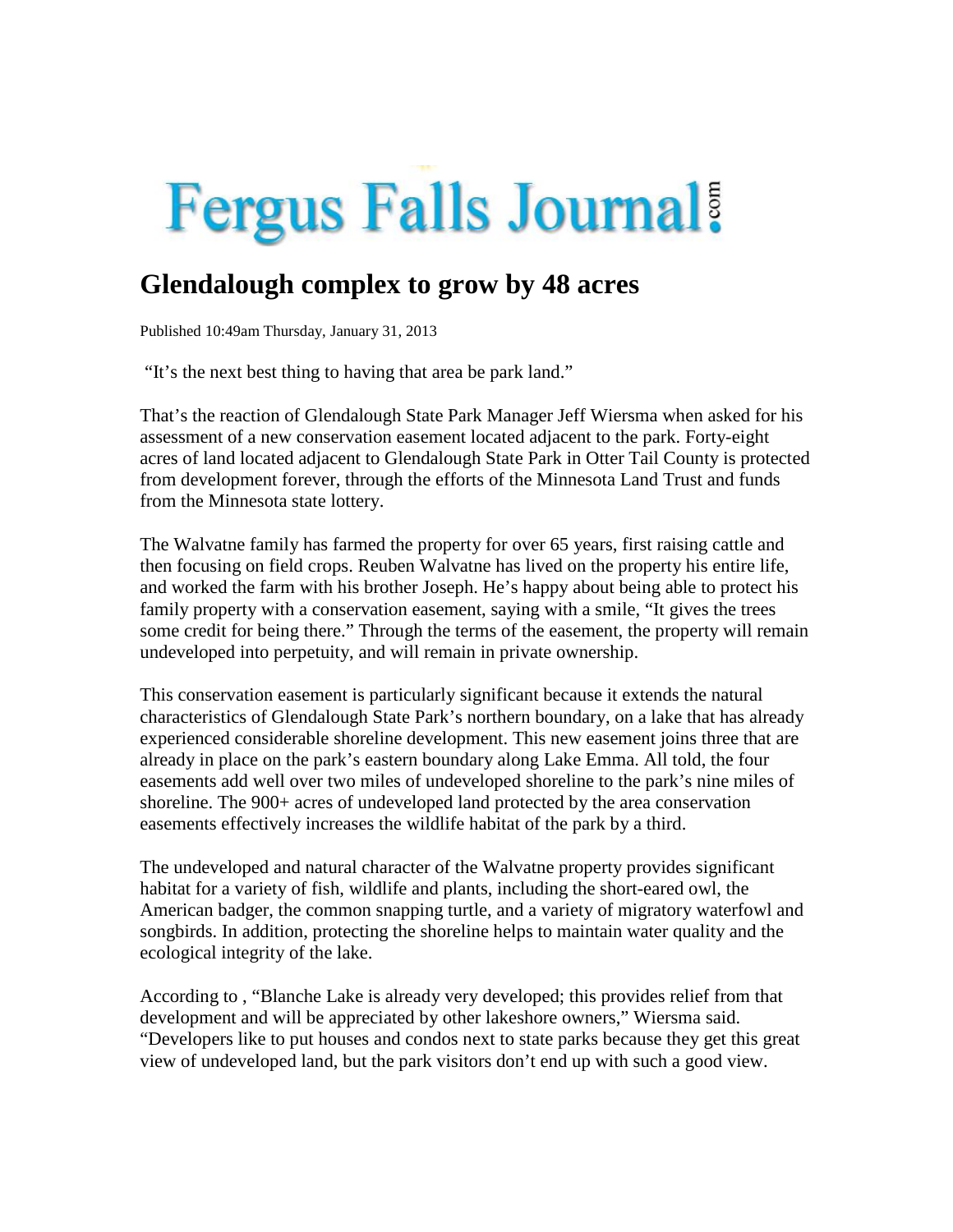"We place a high priority on projects that are contiguous to other conservation easements, state parks or other undeveloped land," says Kris Larson, Executive Director of the Minnesota Land Trust adding, "This is not only a significant legacy for the landowners; it is also an example of the public and natural benefits provided to Minnesota thanks to the Environment and Natural Resources Trust Fund and the wisdom of the Legislature."

Funding for this project was provided in part by the Minnesota Environment and Natural Resources Trust Fund as recommended by the Legislative-Citizen Commission on Minnesota Resources (LCCMR). The Trust Fund is permanently funded by Minnesota State Lottery proceeds to ensure future benefits for Minnesota's environment and natural resources.

The Minnesota Land Trust is a membership-based non-profit organization. Its mission is to permanently protect Minnesota's natural and scenic heritage through public and private partnerships. The organization is funded by individual members and through grants from a variety of private and public sources and operates statewide through regional offices in Duluth, Ely and St. Paul. The organization has completed 444 conservation projects permanently protecting more than 40,900 acres of natural and scenic land and over 876,000 feet of fragile shoreline statewide.

A conservation easement is a voluntary, legal agreement between a landowner and a land trust or other qualified agency that permanently limits certain uses of land in order to protect its conservation values. Landowners continue to own and enjoy the land and pay property taxes. Once created, the conservation easement is binding on all future owners of the property. More information can be found online at www.mnland.org.